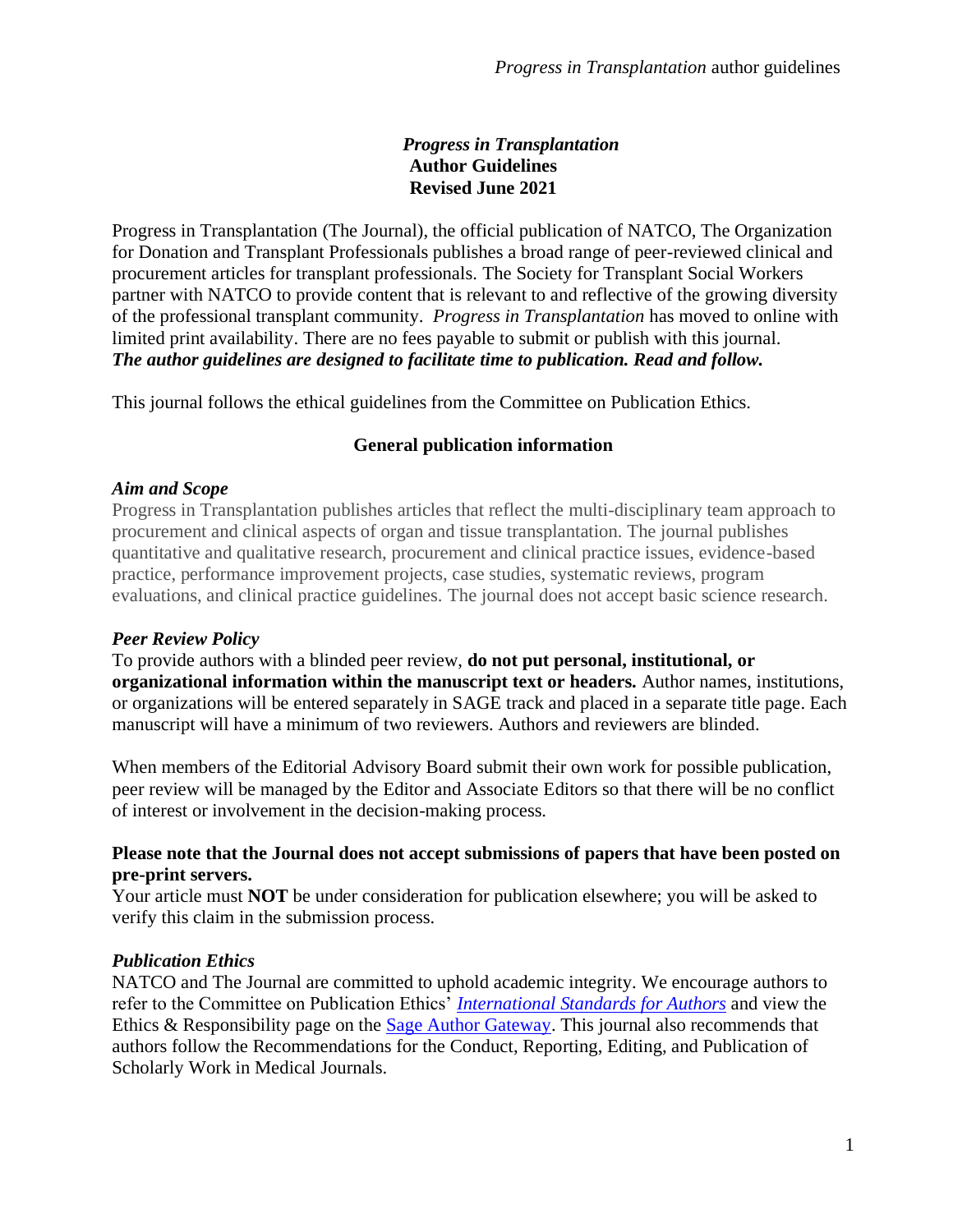# *Plagiarism*

Plagiarism or other breaches of publication ethics are serious issues. We seek to protect the rights of our authors and will investigate claims of plagiarism or misuse of published articles. Equally, we seek to protect the reputation of The Journal against malpractice and will check articles with duplication-checking software. Where an article is found to have plagiarized other work or included third-party copyright material without permission or with insufficient acknowledgement, or where the authorship of the article is contested, we reserve the right to take action that includes, but not limited to: publishing an erratum or corrigendum (correction); retracting the article; taking up the matter with the head of department or dean of the author's institution and/or relevant academic bodies or societies; and/or taking appropriate legal action.

# *Research ethics*

Medical research involving human subjects must be conducted according to the [World Medical](https://www.wma.net/policies-post/wma-declaration-of-helsinki-ethical-principles-for-medical-research-involving-human-subjects/)  [Association Declaration of Helsinki](https://www.wma.net/policies-post/wma-declaration-of-helsinki-ethical-principles-for-medical-research-involving-human-subjects/)

Submitted manuscripts should conform to the [ICMJE Recommendations for the Conduct,](http://www.icmje.org/icmje-recommendations.pdf)  [Reporting, Editing, and Publication of Scholarly Work in Medical Journals,](http://www.icmje.org/icmje-recommendations.pdf) and all papers reporting animal and/or human studies must state in the methods section that the relevant Ethics Committee or Institutional Review Board provided (or waived) approval. Please ensure that you have provided the full name of the review committee, in addition to the approval number.

# *Protection of patients' rights to privacy*

For *Progress in Transplantation*, include the following statements within the **design** subheading: The study was approved by the institutional review board (or ethics committee if appropriate) and if humans subjects were used, informed consent was obtained from all individuals included in the study. Do no include the name of institution or hospital. This will keep blinding intact.

Information on informed consent to report individual cases or case series should be included in the manuscript text. A statement is required regarding whether written informed consent for patient information, description, pedigrees, and images to be published was provided by the patient(s) or a legally authorized representative. Use of private health information of minors needs to include assent from the minor and consent from the parents.

Please do not submit the patient's actual written informed consent with your article, as this this breaches the patient's confidentiality. The Journal requests that you confirm to us, in writing, that you have obtained written informed consent but the written consent itself should be held by the authors/investigators themselves, for example in a patient's hospital record. The confirmatory letter may be uploaded with your submission as a separate file. The Editor reserves the right to request a copy of informed consent document, if applicable.

## **Identifying details should be avoided unless the information is essential to scientific**

**understanding** and the patient or family has given written informed consent. Identifying details (names, dates of birth, identity numbers and other information) should be omitted if they are not essential. For example, masking the eye region in photographs of patients is inadequate protection of anonymity. Ethical publication of identifying details includes allowing those consenting to publication of their private information be given the chance to read the manuscript before it is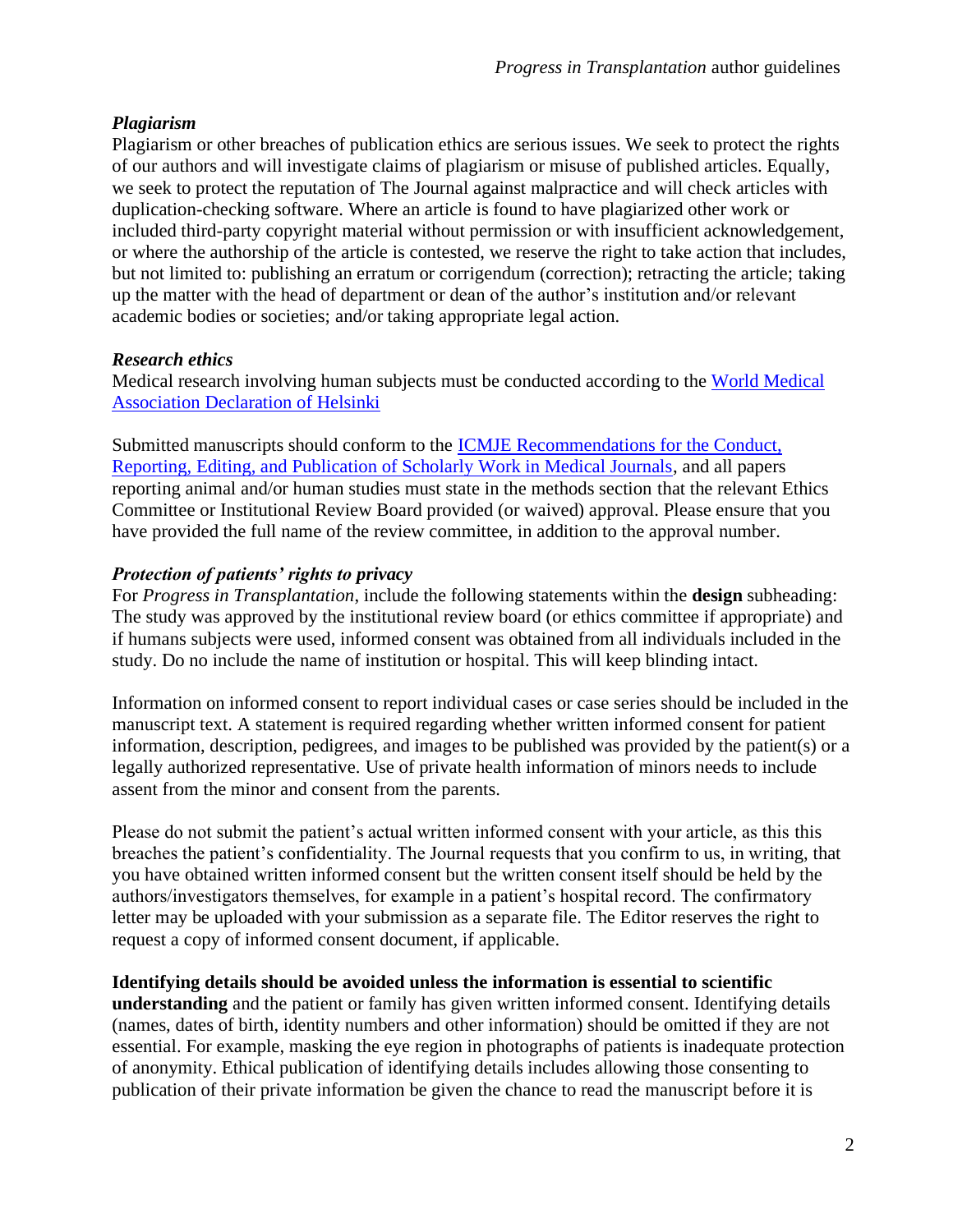submitted. Authors must provide a statement in the manuscript about obtaining informed consent to publish when identifying details are included in the text.

Please also refer to the [ICMJE Recommendations for the Protection of Research Participants](http://www.icmje.org/recommendations/browse/roles-and-responsibilities/protection-of-research-participants.html)

# *Research Data*

At SAGE we are committed to facilitating openness, transparency and reproducibility of research. Where relevant, The Journal **encourages** authors to share their research data in a suitable public repository subject to ethical considerations and where data is included, to add a data accessibility statement in their manuscript file. Authors should also follow data citation principles. For more information please visit the *[SAGE Author Gateway](https://uk.sagepub.com/en-gb/eur/supplementary-files-on-sage-journals-sj-guidelines-for-authors)*, which includes information about SAGE's partnership with the data repository Figshare.

# *ORCID*

SAGE is a supporting member of *[ORCID, the Open Researcher and Contributor ID](http://orcid.org/)*. ORCID provides a unique and persistent digital identifier that distinguishes researchers from every other researcher, even those who share the same name, and, through integration in key research workflows such as manuscript and grant submission, supports automated linkages between researchers and their professional activities, ensuring that their work is recognized.

The collection of ORCID IDs from corresponding authors is now part of the submission process of this journal. If you already have an ORCID ID you will be asked to associate that to your submission during the online submission process. We also strongly encourage all co-authors to link their ORCID ID to their accounts in our online peer review platforms.

Click the link when prompted, sign into your ORCID account and our systems are automatically update. Your ORCID ID will become part of your accepted publication's metadata, making your work attributable to you and only you. Your ORCID ID is published with your article so that fellow researchers reading your work can link to your ORCID profile and from there link to your other publications.

If you do not already have an ORCID ID, use this *[link](https://orcid.org/register)* to create one or visit *[ORCID homepage](https://uk.sagepub.com/en-gb/eur/orcid)*.

# *Acknowledgements*

All contributors who do not meet the criteria for authorship should be listed in an Acknowledgements section. Examples of those who might be acknowledge include persons who provided purely technical help or a department chair who provided general support. **Include the acknowledgment in the title page.** Acknowledgements are limited to 3 lines.

# *Funding acknowledgment*

A funding statement is included on the Title page. See the Funding Acknowledgments page on the [SAGE Author Gateway](https://us.sagepub.com/en-us/nam/page/journal-author-gateway) to acquire the acknowledgment format. If the project was not funded use the statement: This research received no specific grant from any funding agency in the public, commercial, or not-for-profit sectors.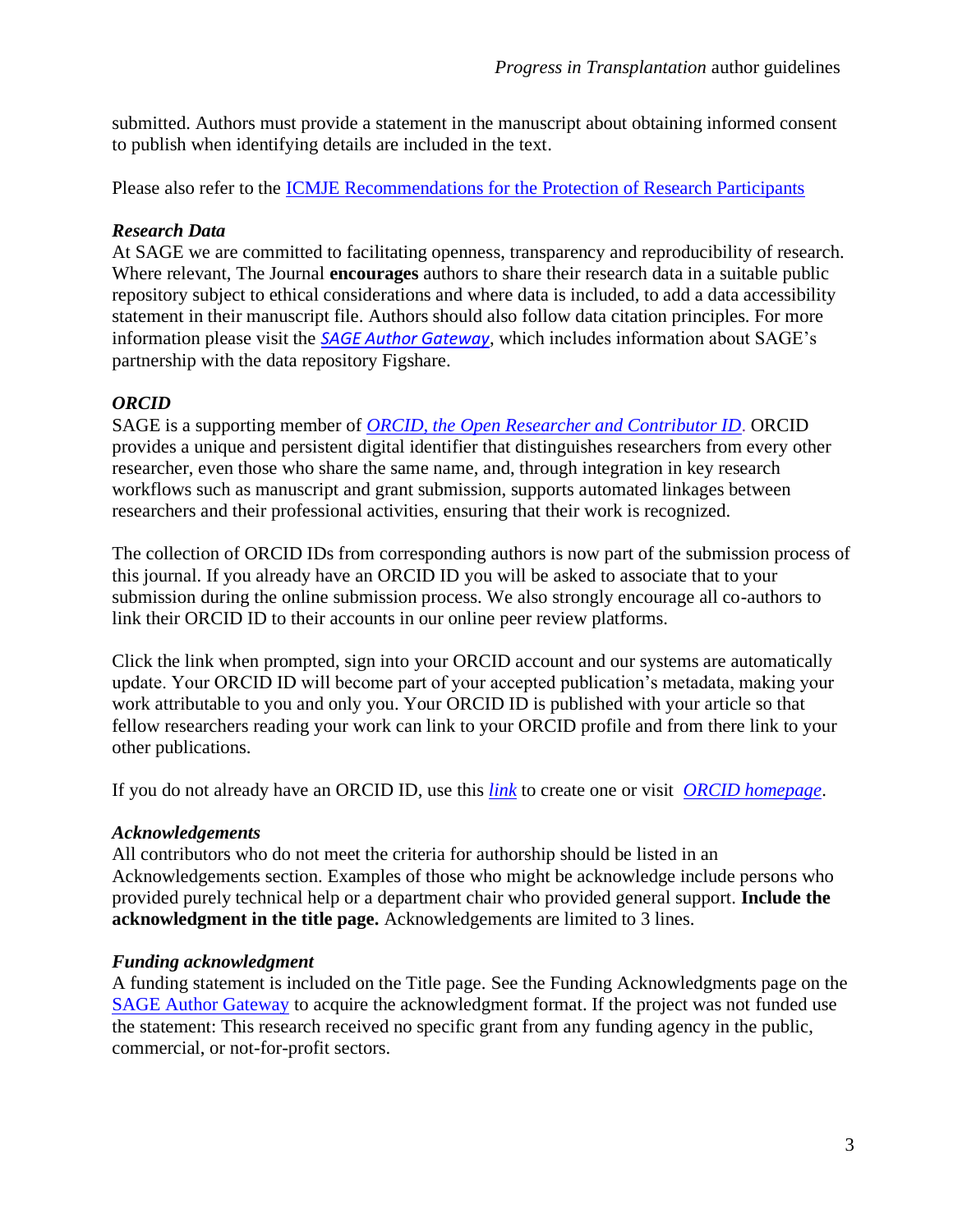## *Declaration of Conflicting Interests Statement*

Authors must disclose all relationships or interests that could influence or bias the work. These may include but are not limited to personal relationships or competing interests directly or indirectly tied to this research, or professional interests or personal beliefs that may influence your research.

## *Copyright and transfer disclosure*

Authors submitting manuscripts do so on the understanding that the work has not been published before, is not being considered for publication elsewhere, and has been read and approved by all authors. The submission of the manuscript means that authors automatically agree to assign *Exclusive License to Publish to NATCO* when the manuscript is accepted for publication. It is sufficient for the corresponding author to sign the form on behalf of all authors.

Authors will be expected to disclose any affiliation with or financial involvement with any organization or entity with a financial interest in the subject matter or material discussed in the manuscript.

SAGE provides authors a link to their final article. Online First is a service to authors to have articles published online prior to their inclusion in a print issue. This reduces the lead time between submission and publication. For more information, please visit our Online First Fact Sheet in the [SAGE Author Gateway.](https://us.sagepub.com/en-us/nam/page/journal-author-gateway)

# *Report standards*

The Journal endorses the Consolidated Standards of Reporting Trials (CONSORT) that provides researchers with a standardized method for reporting clinical trials. A 25-item checklist for preparing research reports is available at [www.consort-statement.com.](http://www.consort-statement.com/) Authors are encouraged to follow guidelines. For additional standardized methods for reporting, refer to [www.equator](http://www.equator-network.org/)[network.org](http://www.equator-network.org/)

## *Authorship requirements*

All persons listed as authors must have 1) participated sufficiently in the work to take public responsibility for the content; or 2) made substantial contributions to the conception and design or analysis and interpretation of data; or 3) participated in drafting of the article or revising it critically for important intellectual content; *and* 4) given final approval of the version of the manuscript to be published.

Authors must certify that the manuscript consists of original work and does not copy or otherwise infringe on the copyright or other proprietary rights of others; that all necessary permissions for borrowed material have been obtained, copies of which will be submitted; and authorization has been obtained and will be submitted to disclose any identifiable or potentially identifiable private health information of patients.

## *Writing assistance*

Individuals who provided writing assistance, e.g. from a specialist communication company, do not qualify as authors and so should be included in the *Acknowledgements* section. Authors must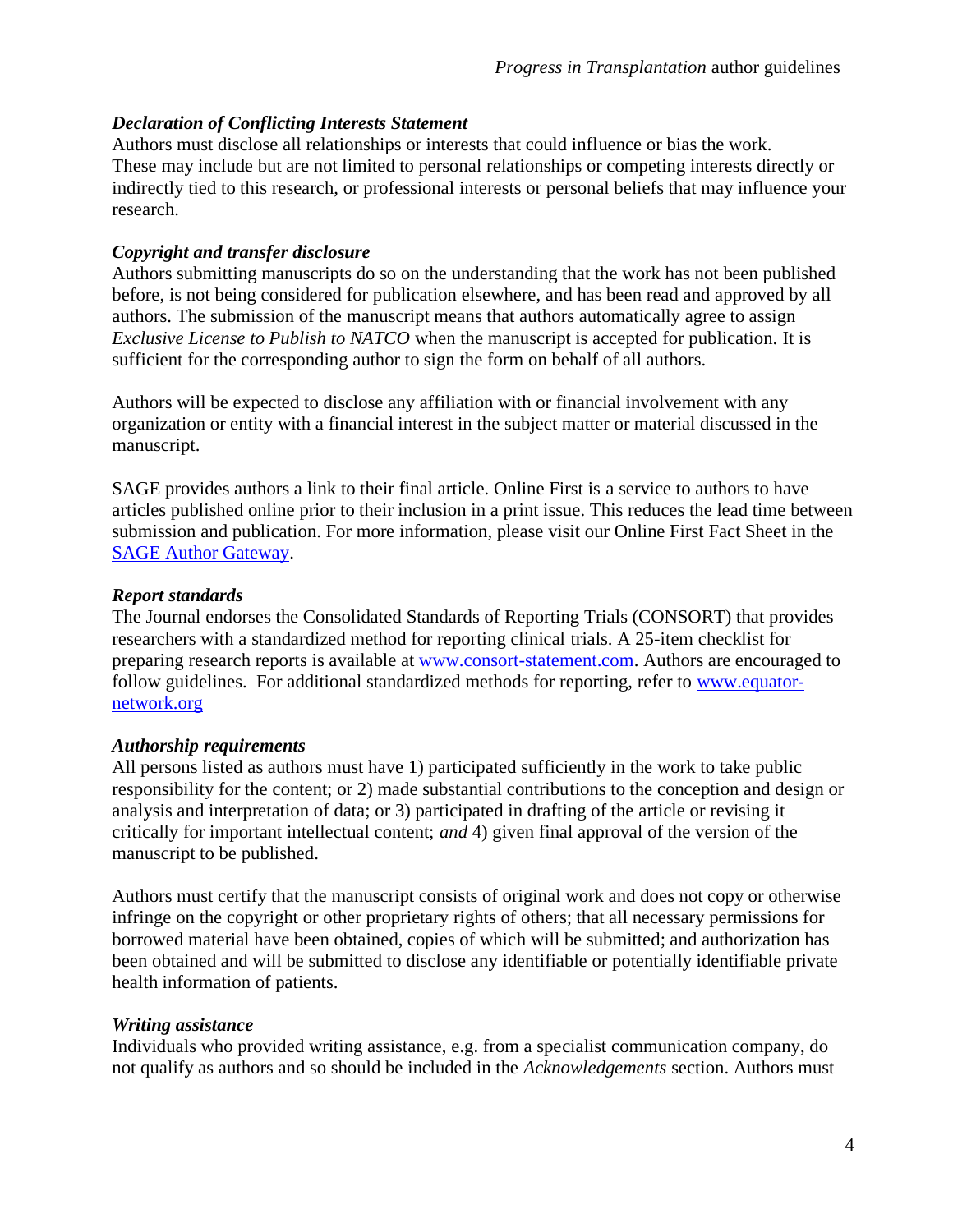disclose any writing assistance, including the individuals' name, company and level of input, and identify the entity that paid for this assistance.

#### *English language editing services*

Authors seeking assistance with English language editing, translation, or figure and manuscript formatting to fit The Journal's specifications should consider using [SAGE Language Services](http://languageservices.sagepub.com/en/) found on the [SAGE Author Gateway.](https://us.sagepub.com/en-us/nam/page/journal-author-gateway)

#### *Open access and author archiving*

Optional open access publishing via the SAGE Choice program is available. For more information please visit the [SAGE Choice](https://us.sagepub.com/en-us/nam/sage-choice) website. For information on funding body compliance and depositing your article in repositories, please visit SAGE Publishing Policies on our [SAGE Author](https://us.sagepub.com/en-us/nam/page/journal-author-gateway)  [Gateway.](https://us.sagepub.com/en-us/nam/page/journal-author-gateway)

#### *Information required for completing your submission*

You will be asked to provide contact details and academic affiliations for all co-co-authors via the submission system and identify who is to be the corresponding author. These details must match what appears on title page. The affiliation listed in the manuscript should be the institution where the research was conducted. If an author has moved to a new institution since completing the research, the new affiliation can be included in a manuscript notes at the end of the paper. At this stage please ensure you have included all the required statements and declarations and uploaded any additional supplementary files (including reporting guidelines where relevant).

#### *On acceptance and publication*

Your SAGE production editor will keep you informed as to your article's progress throughout the production process. Proofs will be made available to the corresponding author via our editing portal SAGE Edit or by email, and corrections should be made directly in the document or notify the Production Editor promptly. Authors are reminded to check their proofs carefully to confirm that all author information, including names, affiliations, sequence and contact details are correct, and the Funding and Conflict of Interest statements, if any, are accurate. Please note that if there are any changes to the author list at this stage all authors will be required to complete and sign a form authorizing the change.

#### **Complaints and Appeals**

Editors have a broad discretion in determining whether an article is an appropriate fit for their journal. Many manuscripts are declined with a very general statement of the rejection decision. These decisions are not eligible for formal appeal unless the author believes the decision to reject the manuscript was based on an error in the review of the article, in which case the author may appeal the decision by providing the Editor with a detailed written description of the error they believe occurred. All decisions are final.

If an author believes the decision regarding their manuscript was affected by a publication ethics breach, the author may contact the publisher with a detailed written description of their concern, and information supporting the concern, at [publication\\_ethics@sagepub.com](mailto:publication_ethics@sagepub.com)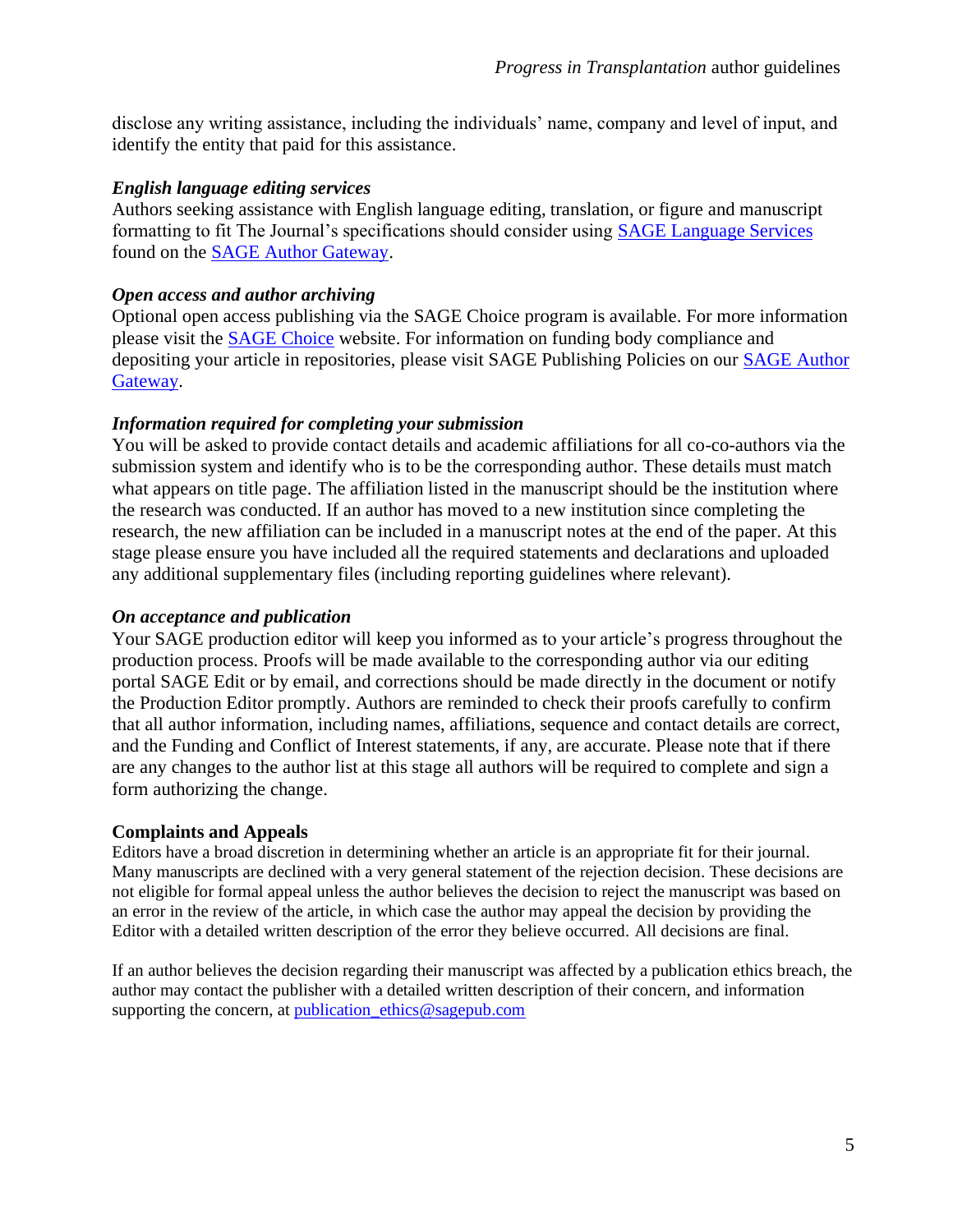#### **Manuscript Types and Formatting Guidelines**

*Progress in Transplantation* **is a specialty society journal. The Editor advises authors to follow the instructions. This will prevent multiple returns for revisions and extensive editing prior to acceptance.** 

#### **Manuscript formatting**

This information applies to all submissions to The Journal. Manuscripts that do not conform to the guidelines will be returned.

Submit text in Word.doc or Word.docx, (please do not submit any files in pdf format) Double space 1-inch margins Left alignment

Ariel or Times New Roman type face; 12 font (Editor prefers Times New Roman) Set before and after paragraph spacing at 0 pt

Required subheadings will be listed under each manuscript type. Use additional subheadings as needed.

Submit tables in Word.doc or Word.docx format, or Excel (please do not submit images or .pdf of tables as they must be editable)

Figures may be submitted in Word.doc, Word.docx, .gif, jpg, or .tiff formats

#### **Do not insert tables or figures in the manuscript text**

Follow AMA Manual of Style,  $11<sup>th</sup>$  edition for manuscript style and reference formatting. Citations in the text are superscript outside commas or periods.<sup>1</sup>

The reference list is numbered in the order in which they appear in text, tables and figures. Material not yet accepted for publication or personal communication are not listed in the reference list.

Abbreviate journal names as used in PubMed.

List all authors and/or editors up to 6; if more than 6, list the first 3 followed by "et al."

See below for a reference list format example. The reference list with this document follows the AMA Manual of Style.

1. Youngster I, Russell GH, Pindar C, Ziv-Baran T, Sauk J, Hohmann EL. Oral, capsulized, frozen fecal microbiota transplantation for relapsing *Clostridium difficile* infection. *JAMA*. 2014;312 (17):1772-1778.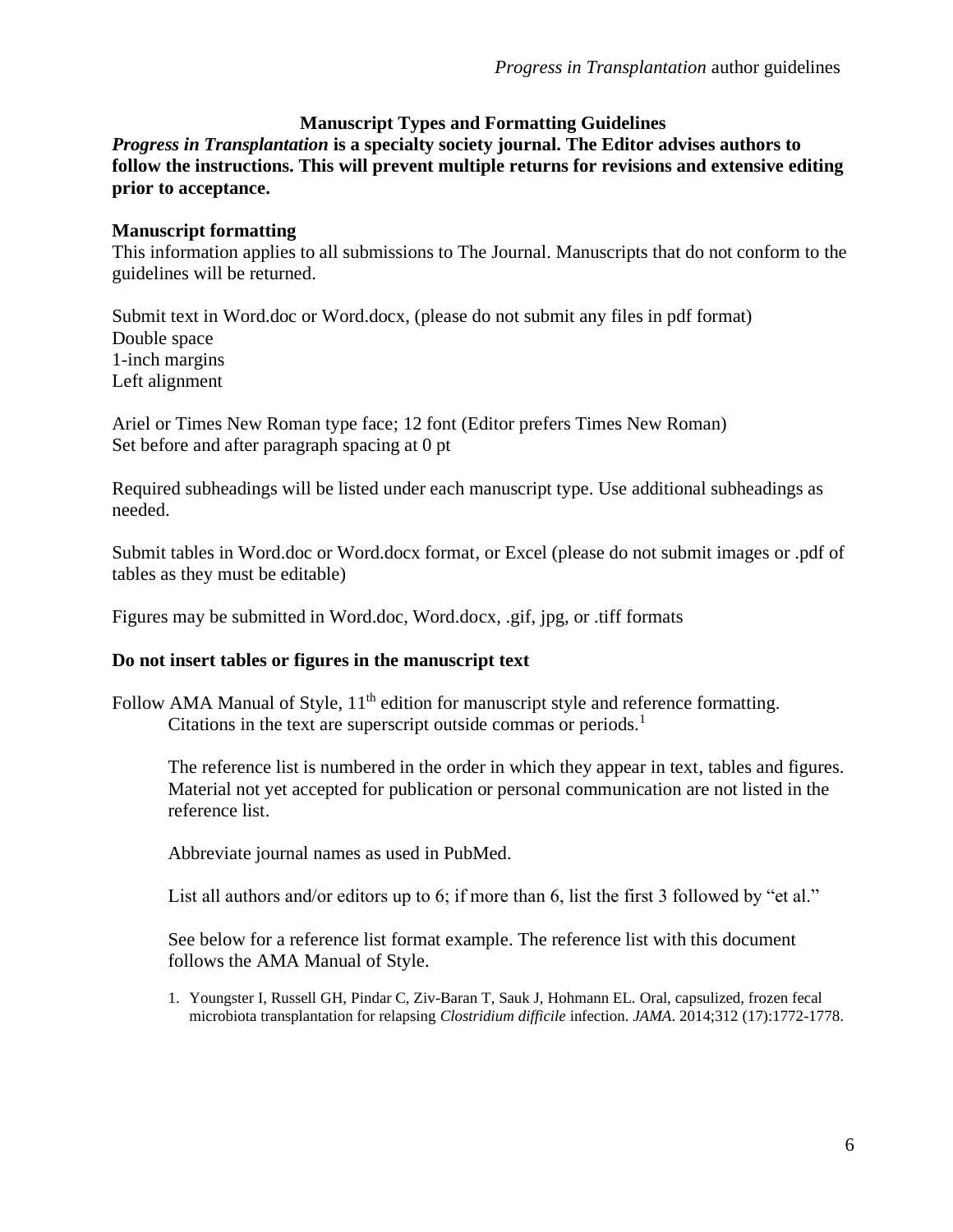The following manuscript types are accepted for review with The Journal. The Journal does not accept basic science research. All topics should be of interest or applicable to transplant professionals.

#### **Manuscript types**

| Type                                      | Word  | Abstract       | Reference        | Table          | Figure         |
|-------------------------------------------|-------|----------------|------------------|----------------|----------------|
|                                           | Limit | Word           | Maximum          | Maximum        | Maximum        |
|                                           |       | limit          |                  |                |                |
| <b>Short Communication</b>                | 500   | N <sub>o</sub> | $1-3$            | $\mathbf{1}$   | 1              |
|                                           |       | abstract       |                  |                |                |
| Case Report                               | 500   | N <sub>o</sub> | $1-5$            | $\mathbf{1}$   | $\mathbf{1}$   |
|                                           |       | abstract       |                  |                |                |
| <b>Clinical Procurement Practice</b>      | 1500  | 150            | $5 - 10$         | $\mathbf{1}$   | $\mathbf{1}$   |
| Issue                                     |       | (unstructured) |                  |                |                |
| <b>Clinical Transplant Practice Issue</b> | 1500  | 150            | $5 - 10$         | 1              | $\mathbf{1}$   |
|                                           |       | (unstructured) |                  |                |                |
| <b>Evidence-Based Practice</b>            | 1500  | 250            | $5 - 10$         |                | $\overline{2}$ |
| Performance Improvement                   | 1500  | 250            | $5-10$           |                | $\overline{2}$ |
| <b>Program Evaluation</b>                 | 2000  | 250            | $5 - 10$         | $\overline{2}$ | $\overline{2}$ |
| <b>Qualitative Research</b>               | 3500  | 250            | $\leq 30$        | 3              | 3              |
| <b>Quantitative Research</b>              | 3500  | 250            | $\leq 30$        | 3              | 3              |
| <b>Systematic Review</b>                  | 4000  | 250            | 50               | $\overline{4}$ | 3              |
|                                           |       |                | Work with        |                |                |
|                                           |       |                | Editor if $> 50$ |                |                |
| <b>Clinical Practice Guidelines</b>       | 4000  | 250            | 30               | 3              | 3              |
|                                           |       |                | Work with        |                |                |
|                                           |       |                | Editor if $> 30$ |                |                |

## **Submission documents-for [SAGE track](https://mc.manuscriptcentral.com/pit)**

The following documents are required and to be uploaded as separate documents into SAGE track:

**Cover letter** -letter to the editor with title of paper and any comments you want to share about your project. This a formal letter, single-spaced, no more than 1 page. Include statement similar to the following about author contribution and publication:

All authors participated in the intellectual content, conception and design of the paper, took public responsibility for it and have agreed to have their name listed as contributors. Neither this manuscript nor parts of it have been previously submitted for publication. None of the authors received any financial interest, direct or indirect, related to the achievement of this work.

**Title page** includes- (**Do not** include this information in the manuscript text document) Title needs to be concise, descriptive, and informative and without a colon. Author full names, credentials, department, and institutions (earned academic degrees only) Identify the corresponding author with complete contact information Acknowledgements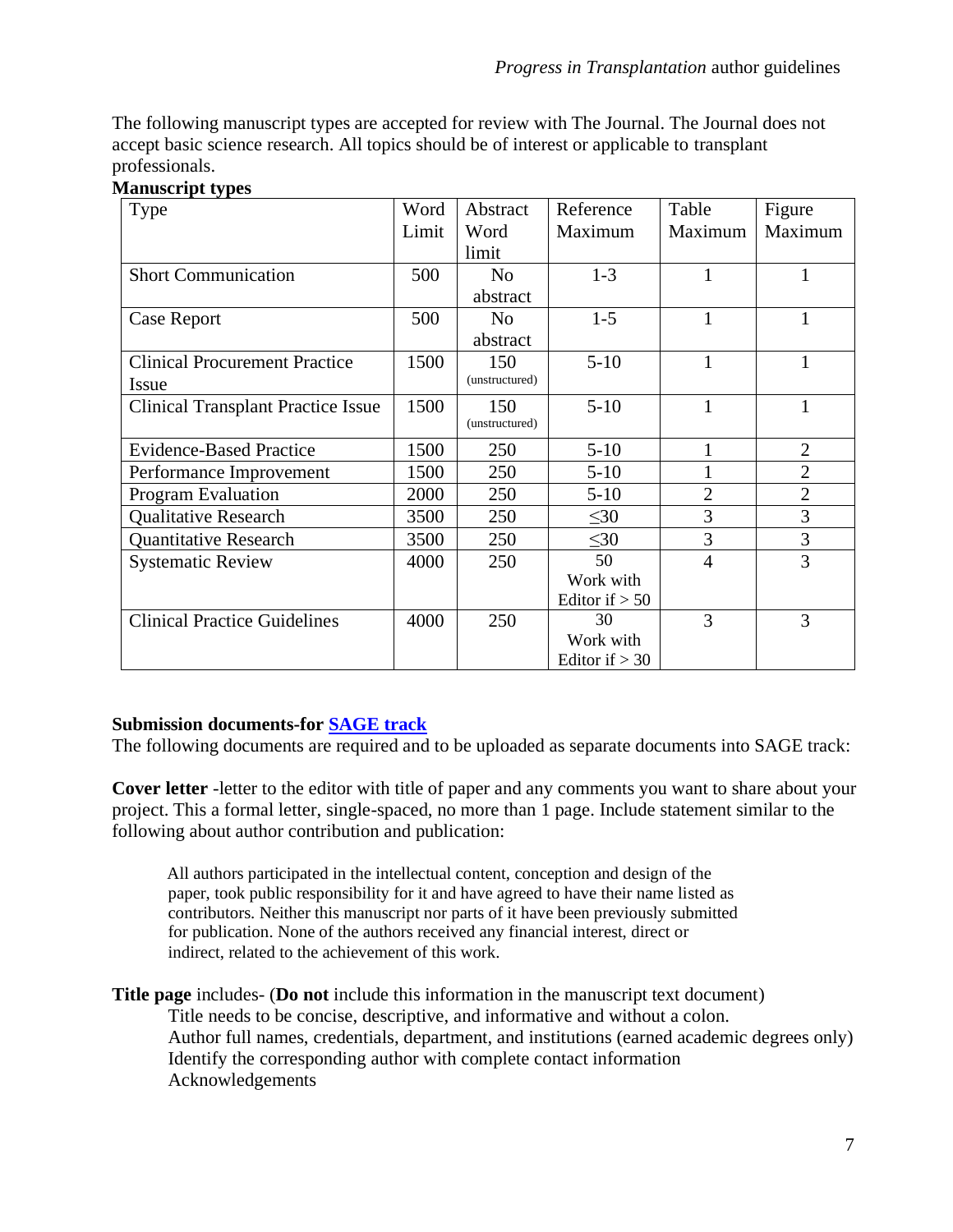All contributors who do not meet the criteria for authorship can be listed in an acknowledgement. Acknowledgements that thank subjects or group of non-study related persons or groups will be omitted. Keep acknowledgements to 3 lines.

#### **Funding statements**

Funding statements are succinct and concise and include specific details of agency and grant numbers if applicable. For example:

This work was supported by the [name of agency or society] [grant number xxx]. If there was no funding, this should also be stated.

This research (project) received no specific grant from any funding agency in the public, commercial, or not-for-profit sectors.

**Keywords** (in SAGE track you will be asked to choose keywords from a structured keyword index file. The keywords placed on the title page will be used to improve the index file)

**Permissions-** Upload any permission granted for copyrighted materials, permission to publish private health information, assents, or consents for photos

**Abstract-** The abstract is placed within a SAGE track field. **Do not** include the abstract in the manuscript text document. Word limit is based on manuscript type. Do not use abbreviations or acronyms in the abstract. The only abbreviations accepted are very long descriptors that are cumbersome to repeat, making the understanding clearer. Note that abbreviations need to be internationally known (not just within your field). Do not abbreviate transplant recipients by organ type (KT, LT, OTL, PKT).

**Manuscript text-**Each manuscript type requirements are described below. The text with references (and no title page) is uploaded as a separate document.

**Table**- Upload each table as a separate document. Provide a table number, title, and legend (if applicable) with each document.

**Figure**- Upload each figure as a separate document. Include a separate word document that provides the Figure number, title, and legend (if applicable). Be sure to crop any identifiable characteristics if a photo or X-ray is used.

#### **Additional resource for structuring manuscripts.**

Reporting guidelines for health research can be found at<https://www.equator-network.org/> The guidelines provide you with in depth detail in reporting research and are valuable as you begin to structure your manuscripts.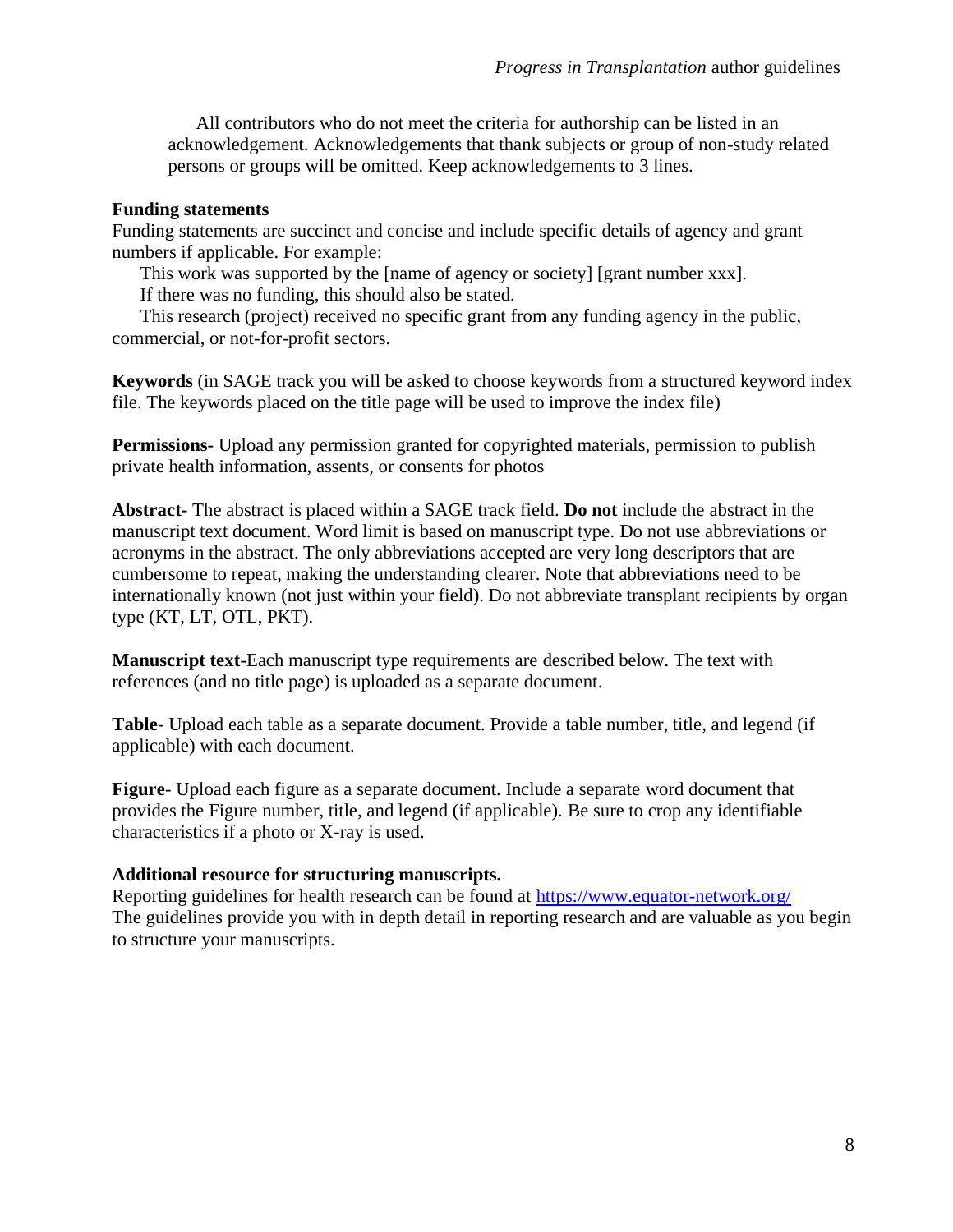# **Manuscript Types**

# *Short Communication*

Use headings as appropriate. Topics for short communications include new or upcoming policy or issues in transplantation, short report of new or cutting-edge technology, short description of novel research methodologies, or a comment on article published in journal. A report written similar to an abstract for submission to a research conference will not be accepted. Connect your communication to practice or future research needs.

Required documents

- Cover letter
- Title page
- Short Communication text including references
- Table (if applicable)
- Figure (if applicable)

# *Case Report*

A case report is a detailed report of the symptoms, signs, diagnosis, treatment, and follow-up of an individual patient. Case reports may contain a demographic profile of the patient, but usually describe an unusual or novel occurrence. Be wary of disclosing non-relevant personal information. Include consent (and assent if minor). Use the following headings to organize your manuscript.

| Introduction              | Summarize the background and context of the case. Include     |
|---------------------------|---------------------------------------------------------------|
|                           | statement of patient consent.                                 |
| <b>Presenting Concern</b> | Describe the relevant patient characteristics and details of  |
|                           | symptoms/concerns/issues addressing the case.                 |
| <b>Clinical Findings</b>  | Describe pertinent and relevant clinical findings,            |
|                           | interventions or therapies.                                   |
| Outcome                   | Based on the therapies or patient condition, describe patient |
|                           | outcomes and follow-up.                                       |
| Discussion                | Summarize case. Include any similar published cases.          |

Required documents

- Cover letter
- Title page
- Case Report text including references (no title page)
- Table (if applicable)
- Figure (if applicable)
- Consent (and assent if case involves a minor)

# *Clinical Procurement Practice Issue*

Use this manuscript type to describe a clinical procurement practice issue or disease process that will inform readers in more details about the issue. This manuscript type is ideal to use for contact hours and may be selected by The Journal to offer credit. Use headings and subheadings to structure your clinical issue.

Introduction Describe the scope of the problem or disease process. Include background literature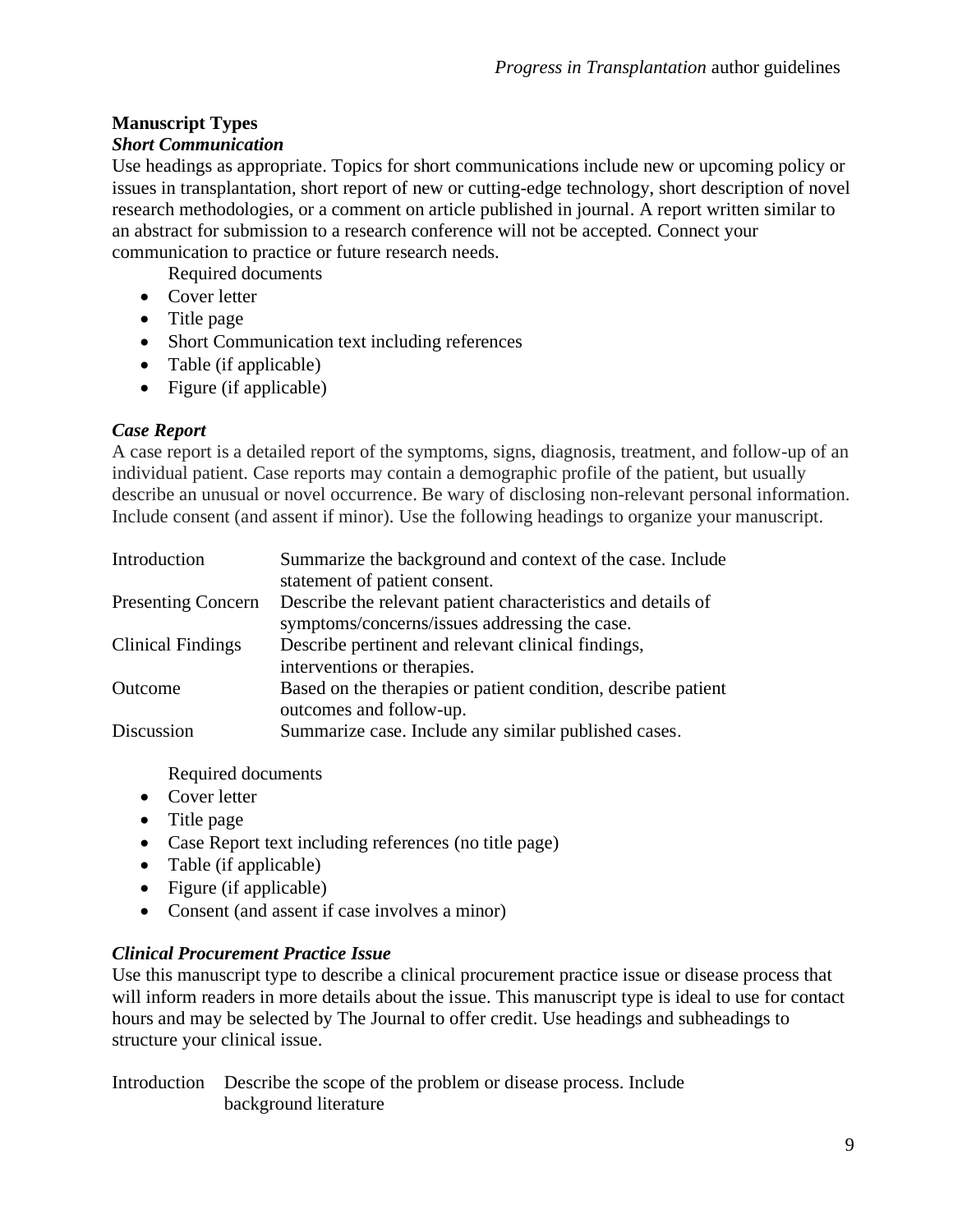Clinical Relevancy to Practice

Describe current practice issues, i.e. barriers and facilitators, organizational challenges

Practice Issues

Focus on issues or topics as you describe how the problem/issue is addressed. The heading may require subheadings to fully organize description.

Summary (or Implications for Practice)

Required documents

- Cover letter
- Title page
- Abstract (unstructured)
- Clinical practice issue text including references (no title page)
- Table (if applicable)
- Figure (if applicable)
- Permission to use copyright material (if applicable)

## *Clinical Transplant Practice Issue*

Use this manuscript type to describe a clinical transplant practice issue or disease process that will inform readers in more details about the issue. This manuscript type is ideal to use for contact hours and may be selected by The Journal to offer credit. Use headings and subheadings to structure your clinical issue.

Introduction Describe the scope of the problem or disease process. Include background literature

Clinical Relevancy to Practice

Describe current practice issues, i.e. barriers and facilitators, organizational challenges

Practice Issues

Focus on issues or topics as you describe how the problem/issue is addressed. The heading may require subheadings to fully organize description.

Summary (or Implications for Practice)

Required documents

- Cover letter
- Title page
- Abstract (unstructured)
- Clinical practice issue text including references (no title page)
- Table (if applicable)
- Figure (if applicable)
- Permission to use copyright material (if applicable)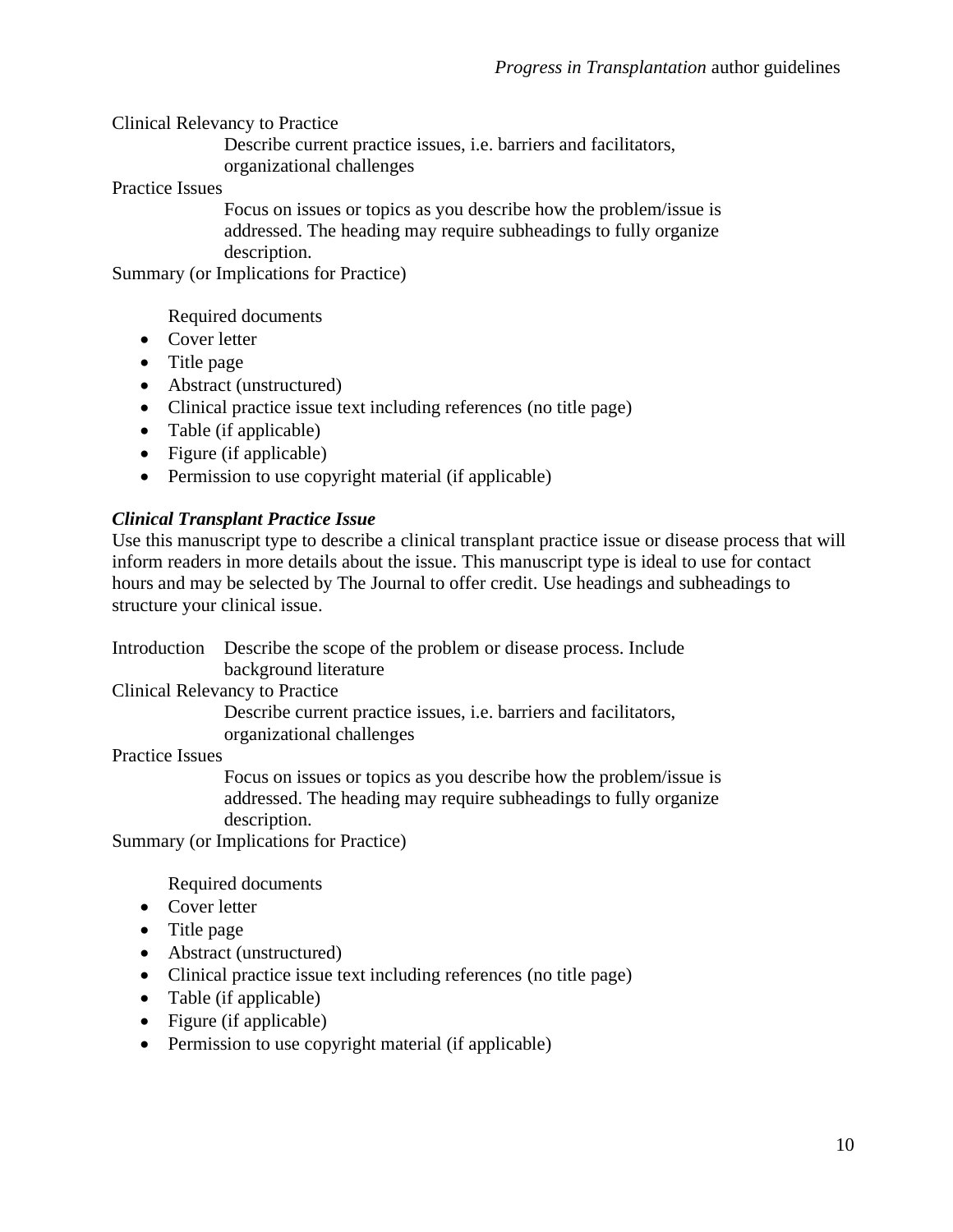# *Evidence-Based Practice (EBP)*

An EBP manuscript describes the exploration of a clinical question where a formal process for searching and evaluating the literature to determine sufficient evidence to change practice or require further research. Use the following headings to organize your manuscript.

| Background/Significance of the problem | Provide adequate summary of the<br>importance of this clinical problem                                                                                                                                                                 |
|----------------------------------------|----------------------------------------------------------------------------------------------------------------------------------------------------------------------------------------------------------------------------------------|
| Clinical question                      | State clinical question in a complete<br>sentence in an acceptable format (i.e.<br>PICO, PICOT)                                                                                                                                        |
| Search of the literature               | Include databases, keywords, inclusion<br>criteria, and yield.                                                                                                                                                                         |
| Clinical appraisal                     | Summarize the findings based on the<br>literature reviewed. This is not a line by<br>line critique of each reviewed article, but<br>a summary of what the research found on<br>your outcome of interest. Include level of<br>evidence. |
| Integration into practice              | Description of practice change and<br>measures used to evaluate nursing $\&$ /or<br>patient outcomes.                                                                                                                                  |
| Evaluation of evidence-based practice  | Provide results of practice change (based)<br>on your outcome measures)                                                                                                                                                                |
| Future areas for investigation         | Describe any next steps or how others can<br>use your findings.                                                                                                                                                                        |

Required documents

- Cover letter
- Title page
- Abstract (structured: Background, Clinical Question, Literature Search, Clinical Appraisal, Integration into Practice, Evaluation)
- Clinical practice issue text including references (no title page)
- Table (if applicable)
- Figure (if applicable)
- Permission to use copyright material (if applicable)

## **Performance Improvement (PI)**

Performance improvement, Quality Assurance, or Quality Improvement are common names used in organizations to evaluate progress on meeting local and/or national benchmarks. A PI manuscript describes the systematic evaluation of unit or organizational processes that improved patient, transplant, or organizational outcomes. Please use guidelines for reporting performance improvement  $2$  and use the following headings to organize your manuscript.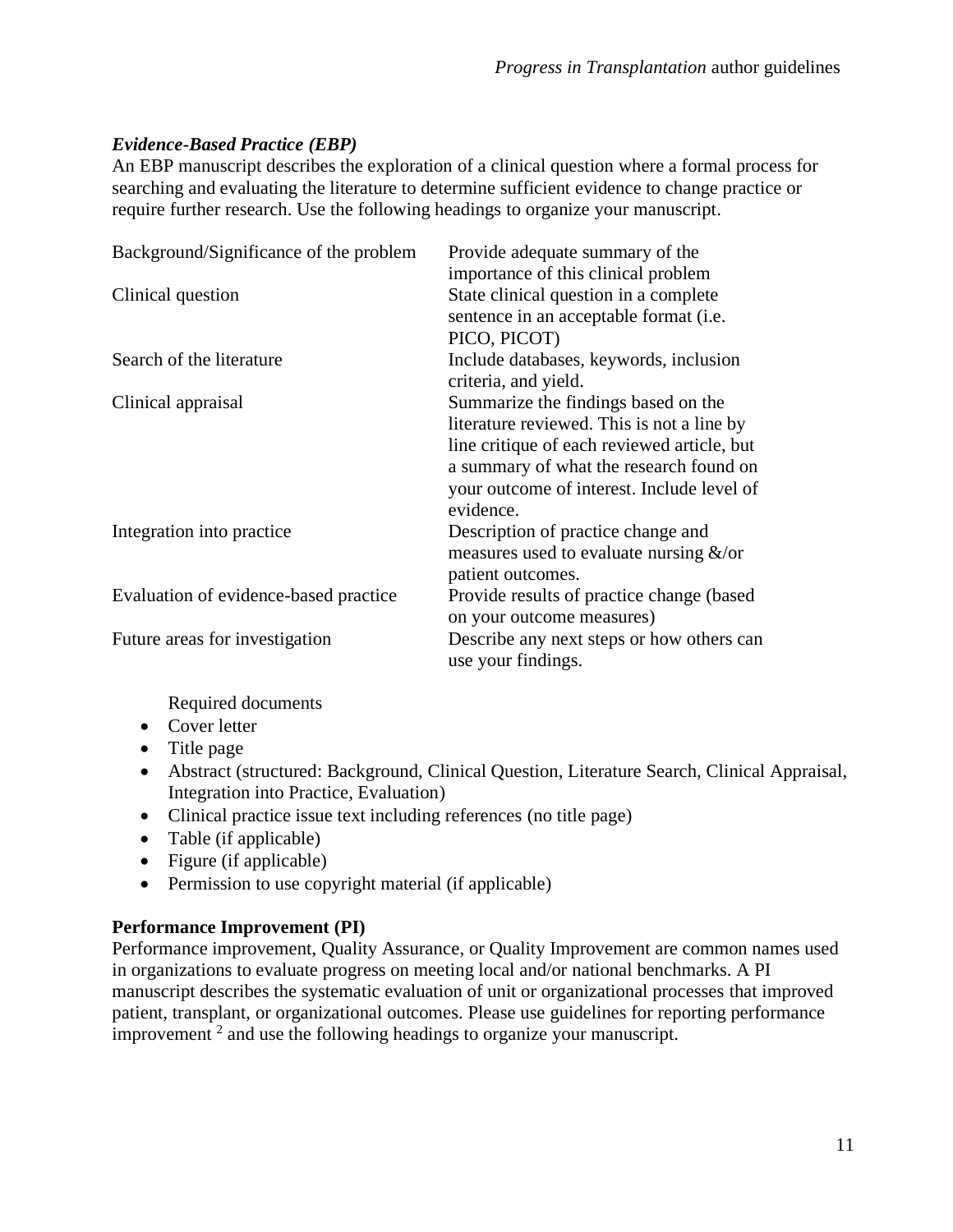| Introduction/Background                                            | Describes the problem, what is known or not known about<br>the problem                                                                                                                                                                                        |
|--------------------------------------------------------------------|---------------------------------------------------------------------------------------------------------------------------------------------------------------------------------------------------------------------------------------------------------------|
| Statement of the problem                                           | This can be a simple statement of the problem and<br>identifies the process that your organization (or group)<br>chose to improve.                                                                                                                            |
| Methods                                                            | State the methodology used in the project ( <i>i.e.</i> FOCUS<br>PCDA, Lean, Swiss Cheese, Cause & Effect, Root Cause<br>Analysis. Describe the setting, what was planned and<br>implemented and what measures and analyses were used to<br>evaluate success. |
| Processes Addressed<br><b>Outcomes</b><br>Implications<br>findings | Give specific details on the planned changes<br>Describe results of your process improvement efforts<br>Describe any next steps or how others can use your                                                                                                    |

Required documents

- Cover letter
- Title page
- Abstract (structured: Background, Problem Statement, Methods, Processes addressed, Outcomes, Implications for practice)
- Performance improvement text including references (no title page)
- Table (if applicable)
- Figure (if applicable)
- Permission to use copyright material (if applicable)

## **Program Evaluation**

As stated by Weiss<sup>3</sup>, program evaluations are a way to systematically address a program's operations or processes to achieve an outcome. The goal would be to determine if what you are doing meets an acceptable outcome or identifies a gap in the preferred outcome. This differs from classical research in that sampling is specific to single center and have many sampling biases so that data are not generalizable to the population at large. Retrospective chart reviews are important, but due to the nature of extracting data from records, control of appropriate documentation and missing data diminish reliability and validity. Program evaluations can be used to guide further research efforts.

Be sure that your project aim is clear and measurable. This manuscript type has many features similar to quantitative research, including an institutional review. Should authors have questions about which manuscript type to select, contact the Editor. Use the following headings to organize your manuscript.

| Introduction/Background | Relevance of the area of interest. Include literature review.                                                                                       |
|-------------------------|-----------------------------------------------------------------------------------------------------------------------------------------------------|
| Specific Aim            | This subheading is optional. It is acceptable to end the<br>introduction with the evaluation purpose. The purpose<br>needs to clear and measurable. |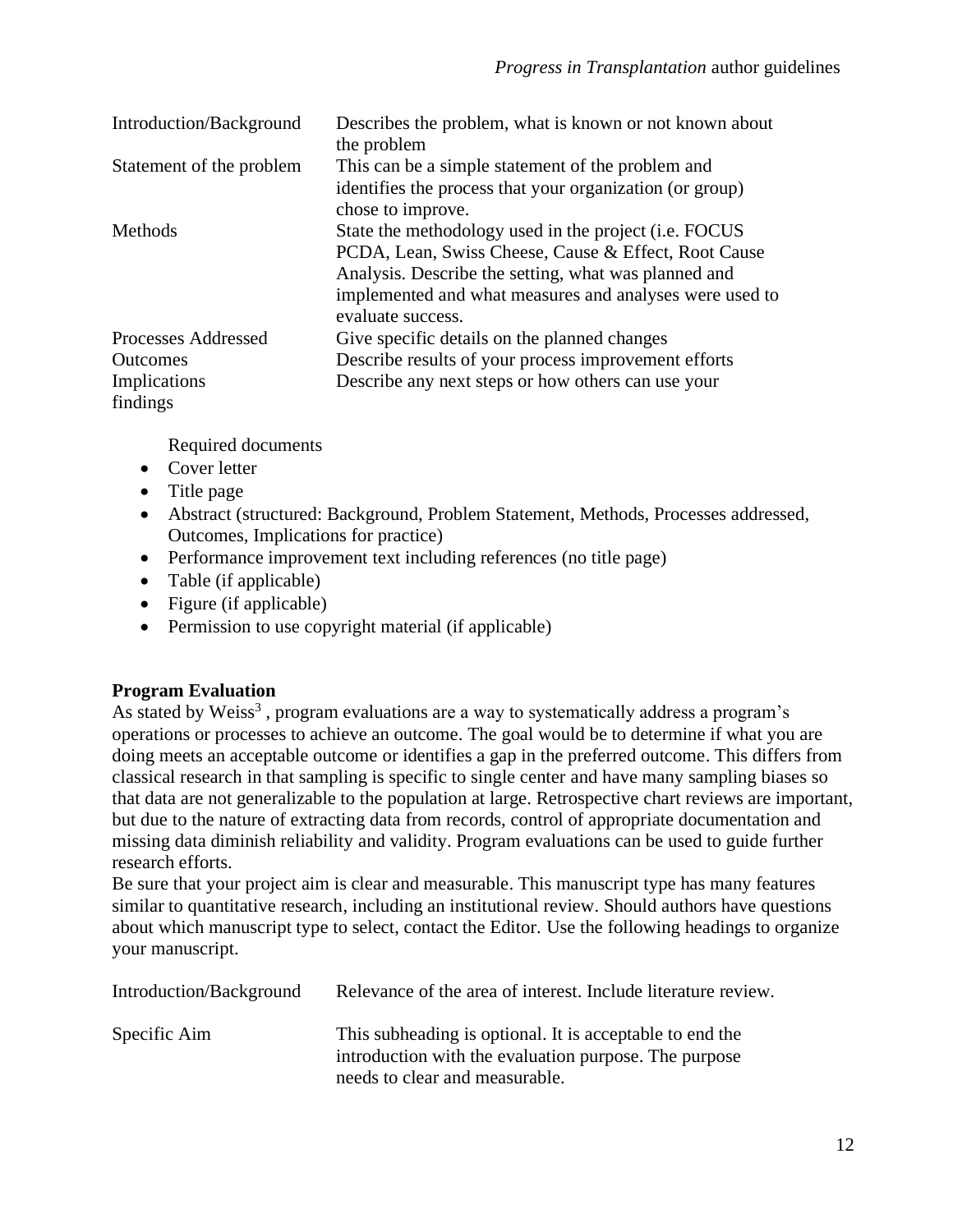| Design/Methods     |                                                                                    |
|--------------------|------------------------------------------------------------------------------------|
| Design             | State the design used. Include institutional or ethic review                       |
|                    | approval and informed consent statements.                                          |
| Setting            | Describe the setting where evaluation occurred. This is not                        |
|                    | the name of the institution but the surroundings where the                         |
|                    | evaluation took place.                                                             |
| Population         | Describe the population from which you drew your                                   |
|                    | sample. This section is not to describe your sample; it is                         |
|                    | key for the reader to be able to see whether the sample                            |
|                    | in the project was representative of the center's                                  |
|                    | population.                                                                        |
| Sampling           | Describe the technique for sampling. Describe inclusion<br>and exclusion criteria. |
| Data collection    | Describe variables collected. Describe instruments used to                         |
|                    | measure outcome variables (and psychometric properties),                           |
|                    | score types, range, interpretation of scores (where                                |
|                    | applicable). Describe how/where data were obtained.                                |
|                    | Additional subheadings may be used to help organize your                           |
|                    | data collection. Organize your variables in the order of your                      |
|                    | evaluation questions.                                                              |
| Data analysis      | Describe the statistical procedures used to evaluate                               |
|                    | outcome variables. Organize this in the same order in                              |
|                    | which you presented your evaluation questions and                                  |
|                    | variables collected. Include strategy for missing data.                            |
|                    | Include statistical analysis software used. Statistical                            |
|                    | software does not need to be cited.                                                |
| Procedure          | For retrospective chart reviews, describe how data were                            |
|                    | extracted, cleaned, and manipulated before uploading to                            |
|                    | statistical software.                                                              |
| Results            |                                                                                    |
|                    | Provide results (in the order that you gave in your data                           |
|                    | collection section). Use additional subheadings to organize                        |
|                    | outcomes.                                                                          |
| Discussion         | Summarize the meaning of your findings (in relation to                             |
|                    | practice or previous research). Include study strengths and                        |
|                    | limitations. Future investigative needs (if applicable). Do                        |
|                    | not restate findings.                                                              |
|                    |                                                                                    |
| Conclusions        | Final summary of findings.                                                         |
|                    |                                                                                    |
| Required documents |                                                                                    |

- Cover letter
- Title page
- Abstract (structured: Introduction, Project Aims or Questions, Design, Results, Conclusion)
- Quantitative research text including references (no title page)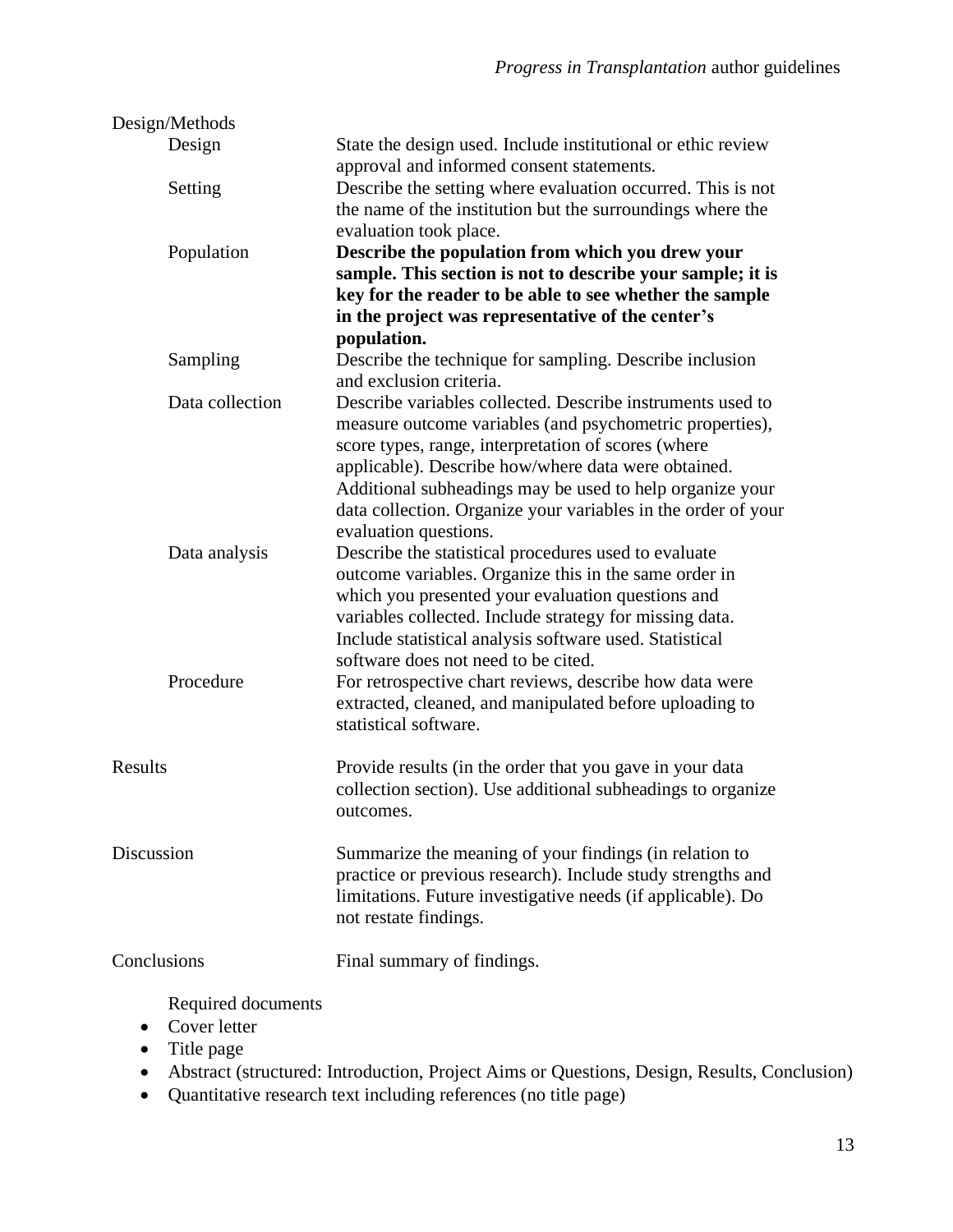- Table (if applicable)
- Figure (if applicable)
- Permission to use copyright material (if applicable)

# **Qualitative Research**

A manuscript meets this criterion if the methodology used to answer, discover, or describe a concept using formal qualitative methodology. Use the following headings to organize the manuscript.<sup>4,5</sup> You may adapt your headings to fit with the type of methodology used.

| <b>Introduction/Background</b> | Relevance of the area of interest. Include literature review.                    |
|--------------------------------|----------------------------------------------------------------------------------|
| Methods/Approach               | Describe qualitative methods, theoretical framework.                             |
|                                | Include institutional or ethic review approval.                                  |
| Setting                        | Describe the environment, the subjects, and the role of the<br>researcher.       |
| Sampling                       | Describe the technique for sample and how recruitment was                        |
|                                | carried out. Place the sample in the context of the                              |
|                                | population (to identify representativeness).                                     |
|                                | Information collection Describe how data were collected, and the method that was |
|                                | use and analysis to evaluate data. Include reliability,                          |
|                                | credibility, transferability and adequacy of rigor.                              |
| Findings                       | Provide results (in the order that you gave in your data                         |
|                                | collection section). Use additional subheadings to organize                      |
|                                | outcomes.                                                                        |
| Discussion                     | Summarize the meaning of your findings (in relation to                           |
|                                | practice or previous research). Include study strengths and                      |
|                                | limitations. Future investigative needs (if applicable).                         |
| Conclusions                    | Final summary of findings.                                                       |
|                                |                                                                                  |

Required documents

- Cover letter
- Title page
- Abstract (structured: Introduction, Methods/Approach, Findings, Discussion)
- Qualitative research text including references (no title page)
- Table (if applicable)
- Figure (if applicable)
- Permission to use copyright material (if applicable)

## **Quantitative Research**

This is a report of a formal descriptive, comparative, correlational, or interventional research study. Use the following headings to organize your manuscript.

Introduction/Background Relevance of the area of interest. Include literature review. Specific Aim (or Research Question(s)) This subheading is optional. It is acceptable to end the introduction with the study purpose. The study purpose needs to clear to the reader.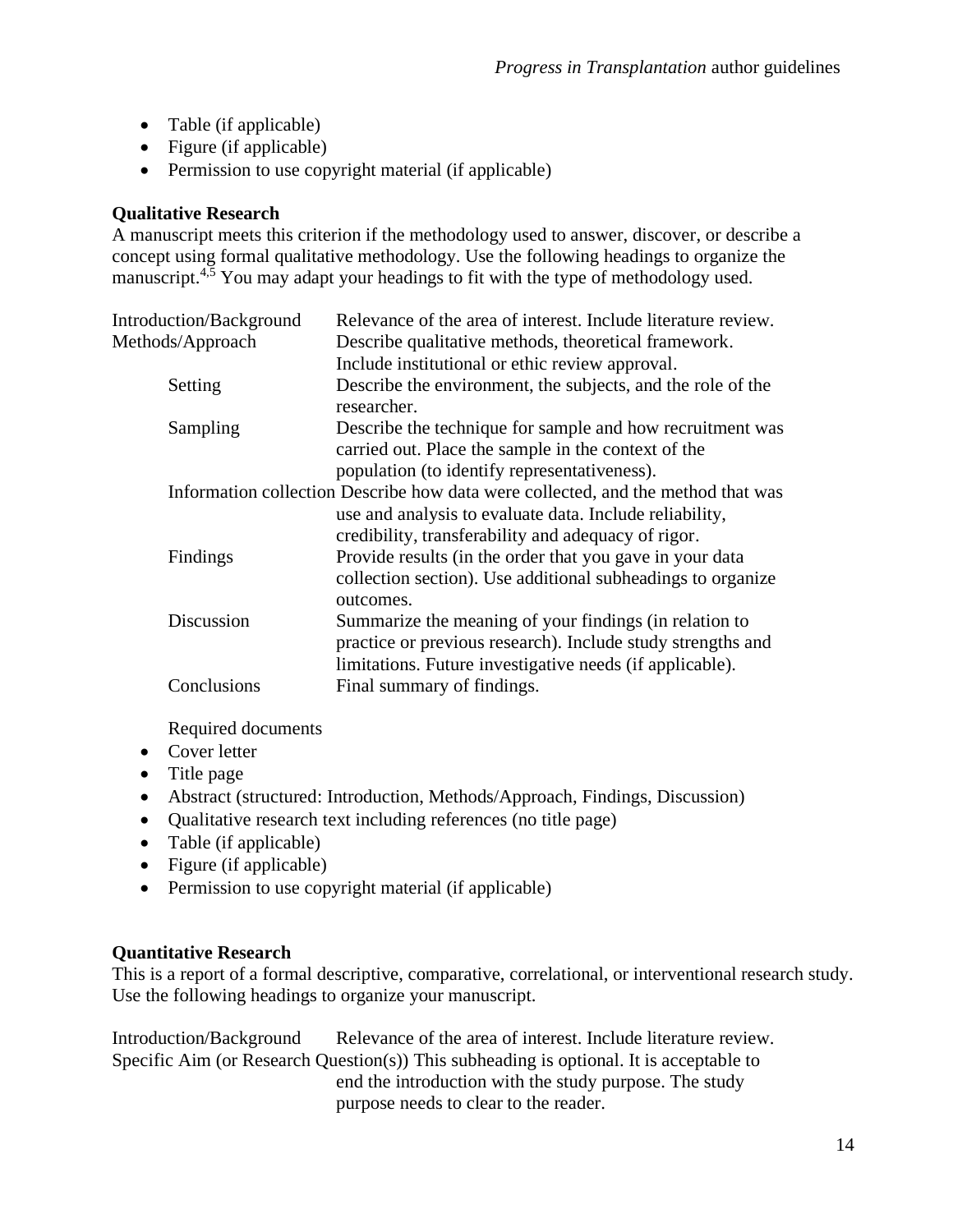| Design/Methods    |                                                                                                                                                                                                                                                                                                                      |
|-------------------|----------------------------------------------------------------------------------------------------------------------------------------------------------------------------------------------------------------------------------------------------------------------------------------------------------------------|
| Design            | State the design used. Include institutional or ethic review<br>approval and informed consent statements.                                                                                                                                                                                                            |
| Setting           | Describe the setting where study occurred                                                                                                                                                                                                                                                                            |
| Population        | Describe the population from which you drew your<br>sample. This section is not to describe your sample; it is<br>key for the reader to be able to see whether the sample<br>in the study was representative of the population.                                                                                      |
| Sampling          | Describe the technique for sampling. Describe inclusion<br>and exclusion criteria. If appropriate describe the<br>recruitment schema.                                                                                                                                                                                |
| Data collection   | Describe variables collected. Describe instruments used to<br>measure outcome variables (and psychometric properties),<br>score types, range, interpretation of scores (where<br>applicable). Describe how/where data were obtained.<br>Additional subheadings may be used to help organize your<br>data collection. |
| Data analysis     | Describe the statistical procedures used to evaluate<br>outcome variables. Organize this in the same order in<br>which you presented your variables collected.                                                                                                                                                       |
| Procedure         | Describe what the research subject was asked to do                                                                                                                                                                                                                                                                   |
| <b>Results</b>    | Provide results (in the order that you gave in your data<br>collection section). Use additional subheadings to organize<br>outcomes.                                                                                                                                                                                 |
| <b>Discussion</b> | Summarize the meaning of your findings (in relation to<br>practice or previous research). Include study strengths and<br>limitations. Future investigative needs (if applicable). Do<br>not restate findings.                                                                                                        |
| Conclusions       | Final summary of findings.                                                                                                                                                                                                                                                                                           |

Required documents

- Cover letter
- Title page
- Abstract (structured: Introduction, Research Questions, Design, Results, Conclusion)
- Quantitative research text including references (no title page)
- Table (if applicable)
- Figure (if applicable)
- Permission to use copyright material (if applicable)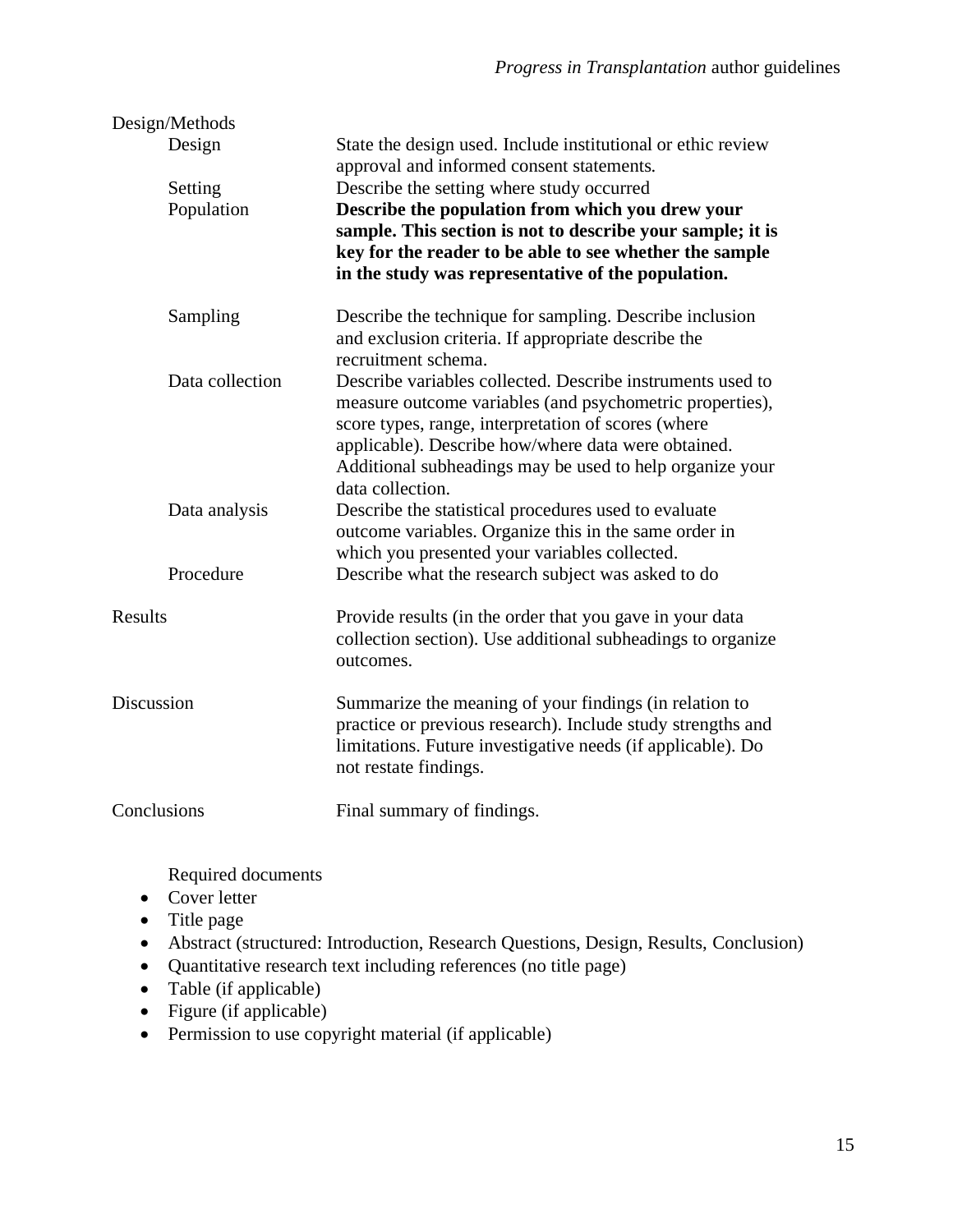## **Systematic Review**

A systematic review is a summary of published literature on a specific question. This is not a report of each article found, but a way to report findings of outcomes across multiple research studies. A meta-analysis is a way to analyze results over multiple studies although there may be instances in which the data across studies are not feasible to perform the analysis. Use the following headings to organize your manuscript.<sup>6,7</sup> Use the following headings to organize the manuscript.

| Introduction            | Describe is currently known and support why the review<br>was undertaken                                                                                                                                                                                                                                   |
|-------------------------|------------------------------------------------------------------------------------------------------------------------------------------------------------------------------------------------------------------------------------------------------------------------------------------------------------|
| Objective               | State the objectives and questions the review is to answer                                                                                                                                                                                                                                                 |
| Methods                 |                                                                                                                                                                                                                                                                                                            |
| Design                  | Provide a statement of the design. PRISMA is not a design<br>but a reporting guideline. Describe inclusion/exclusion of<br>research included in the review, describe method of<br>identifying articles and how articles found. Provide a flow<br>chart of yield that leads to the articles included in the |
|                         | review. Use subheadings as necessary.                                                                                                                                                                                                                                                                      |
| Data collection         | Describe                                                                                                                                                                                                                                                                                                   |
| Bias assessment         | Describe method for assessing                                                                                                                                                                                                                                                                              |
| <b>Outcome measures</b> | Describe summary measures used                                                                                                                                                                                                                                                                             |
| Synthesis method        | If the data are amenable to meta-analysis, refer to the                                                                                                                                                                                                                                                    |
|                         | <b>PRISMA</b> statement for direction.                                                                                                                                                                                                                                                                     |
| Results                 | Describe number of studies screened, characteristics, bias<br>identified, results of studies based on outcome objectives,<br>and synthesis of studies                                                                                                                                                      |
| Discussion              | Summarize, identify strengths and limitations.                                                                                                                                                                                                                                                             |

Required documents

- Cover letter
- Title page
- Abstract (Introduction, Objective, Methods, Results, Discussion)
- Systematic review text including references (no title page)
- Table (if applicable)
- Figure (if applicable)
- Permission to use copyright material (if applicable)
- Systematic reviews and meta-analyses will still require permission to publish from the institution
- In the reference list, place an asterisk by each article used in the review

# **Clinical Practice Guidelines**

Practice guidelines are practice recommendations for patient care based on the latest evidence or in the case of weak or nonexistent evidence, recommendations by experts in the field. The aim is to improve the quality of care by creating a standard for practice. Use the following headings to organize your guideline.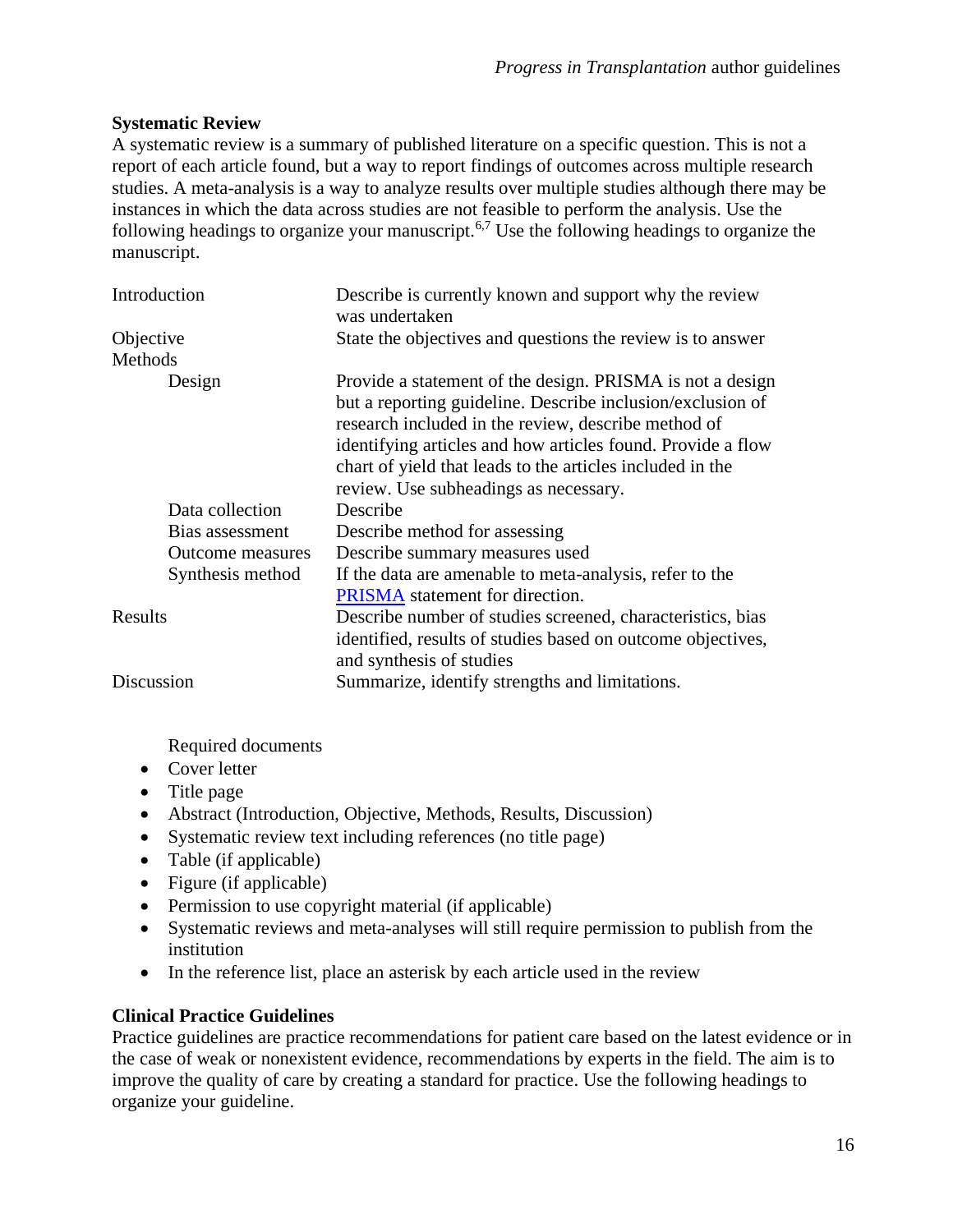| Introduction           | Define the problem and summary of the need for this practice<br>guideline. This does not need to be extensive; consider limiting this<br>section to 250-300 words.                                                                                                                      |
|------------------------|-----------------------------------------------------------------------------------------------------------------------------------------------------------------------------------------------------------------------------------------------------------------------------------------|
| Aim                    | Clearly and concisely state the aim of the guideline.                                                                                                                                                                                                                                   |
| Definition of terms    | Define any terms that would not be understood outside your specific<br>field. If all terms are well-known (including internationally), then<br>this subheading can be omitted.                                                                                                          |
| Assessment             | Identify the population where this guideline applies and what tests,<br>procedures, history, or education needs to be assessed are used.                                                                                                                                                |
| Management             | Describe the recommended practices. This section may have several                                                                                                                                                                                                                       |
| (Treatment options)    | subheadings. For example, acute management, interventions,<br>maintenance, and/or follow-up.                                                                                                                                                                                            |
| Special considerations | Describe alternatives under specific conditions. For example,<br>restrictions due to acute or chronic disease processes or social<br>determinants.                                                                                                                                      |
| Companion documents    | If there are education materials, assessment forms, or training<br>packages, these can be stated. These materials can be published as<br>supplementary files, if author chooses.                                                                                                        |
| Evidence table         | Include a table of research literature used with the level of evidence.<br>Template examples that can be used: <i>Literature synthesis table</i> or<br><b>Literature Review Table.</b> The key is to show your readers the key<br>outcome gleaned. The table must be clear and concise. |
| References             | Cite references using AMA, $11th$ edition.                                                                                                                                                                                                                                              |

Required documents

- Cover letter
- Title page
- Abstract (Introduction, Aim, Management, Discussion)
- Clinical Practice Guideline text including references (no title page)
- Table (if applicable)
- Figure (if applicable)
- Permission to use copyright material (if applicable)

Submit your completed manuscript via **[SAGE track](https://mc.manuscriptcentral.com/pit)**. When your manuscript is accepted for publication, the copyright lease form will be sent to the corresponding author.

Rebecca P Winsett PhD Editor in Chief *Progress in Transplantation* RPWinsett@natco1.org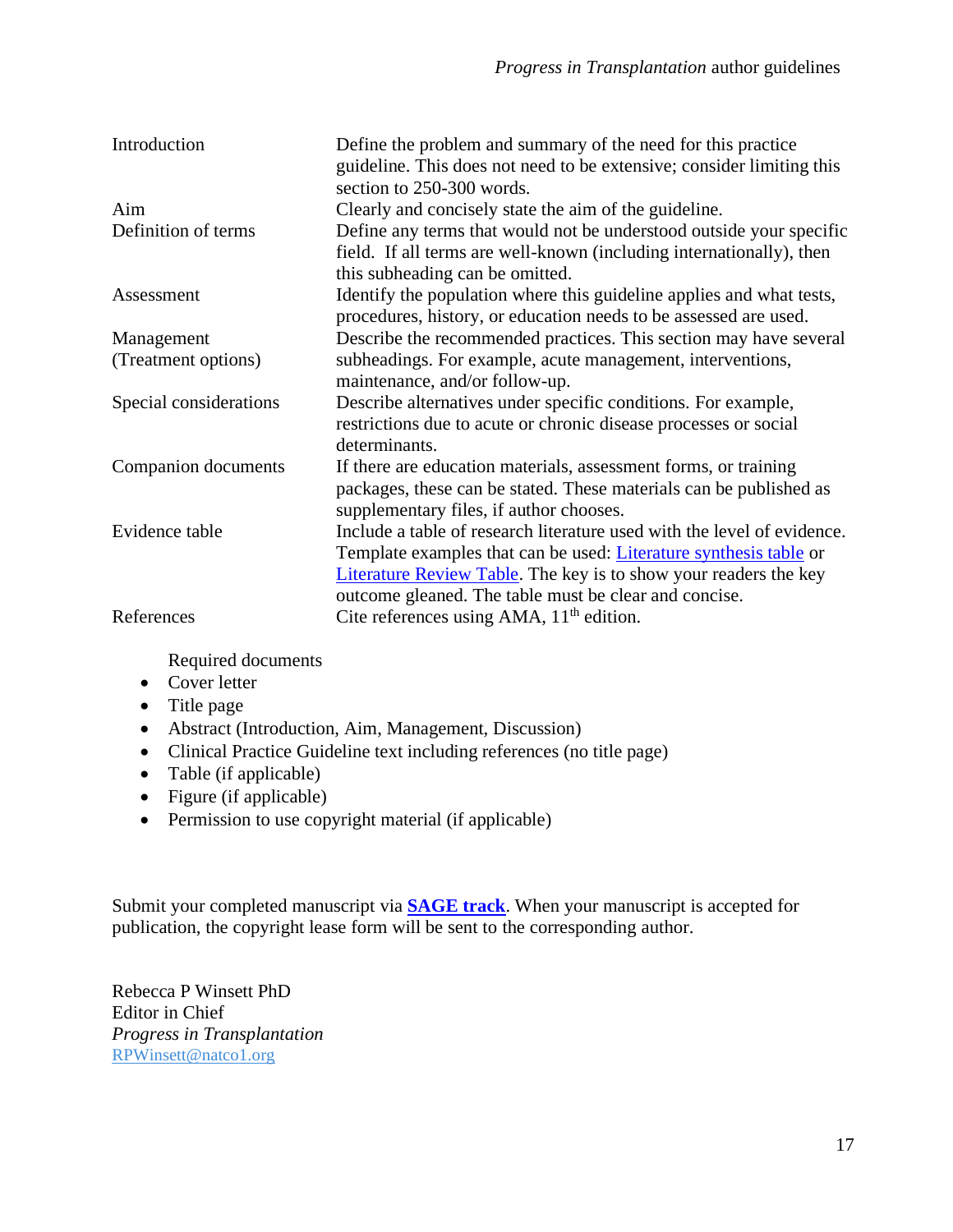References

- 1. JAMA Network Editors. *AMA Manual of Style: A Guide for Authors and Editors*. 11<sup>th</sup> ed. Oxford University Press; 2020.
- **2.** Ogrinc G, Mooney SE, Estrada C, et al. The SQUIRE (Standards for QUality Improvment Reporting Excellence)guidelines for quality improvement reporting: Explanation and elaboration. *Quality & Safety in Health Care.* 2008;17(Suppl 1):i13-i32.
- **3**. Weiss, CH. *Evaluation*. 2<sup>nd</sup> ed. Prentice Hall; 1998.
- **4.** Rowan M, Huston P. Qualitative research articles: Information for authors and peer reviewers. *Canadian Medical Association Journal.* 1997;157(10):1442-1446.
- **5.** Tong A, Sainsbury P, Craig J. Consolidated criteria for reporting qualitative research (COREQ): A 32-itme checklist for interveiws and focus groups. *International Journal for Quality in Health.* 2007;19(6):349-357.
- **6.** Liberati A, Altman DG, Tetzlaff J, et al. The PRISMA statement for reporting systematic reviews and meta-analyses of studies that evaluate healthcare interventions: Explantation and elaboration. *British Medical Journal online.* 2009;339:b2700.
- **7.** Moher D, Liberati A, Tetzlaff J, Altman DG, The PRISMA Group. Preferred reporting items for systematic review and meta-analyses: The PRISMA statement. *International Journal of Surgery.* 2010;8(8):336-341.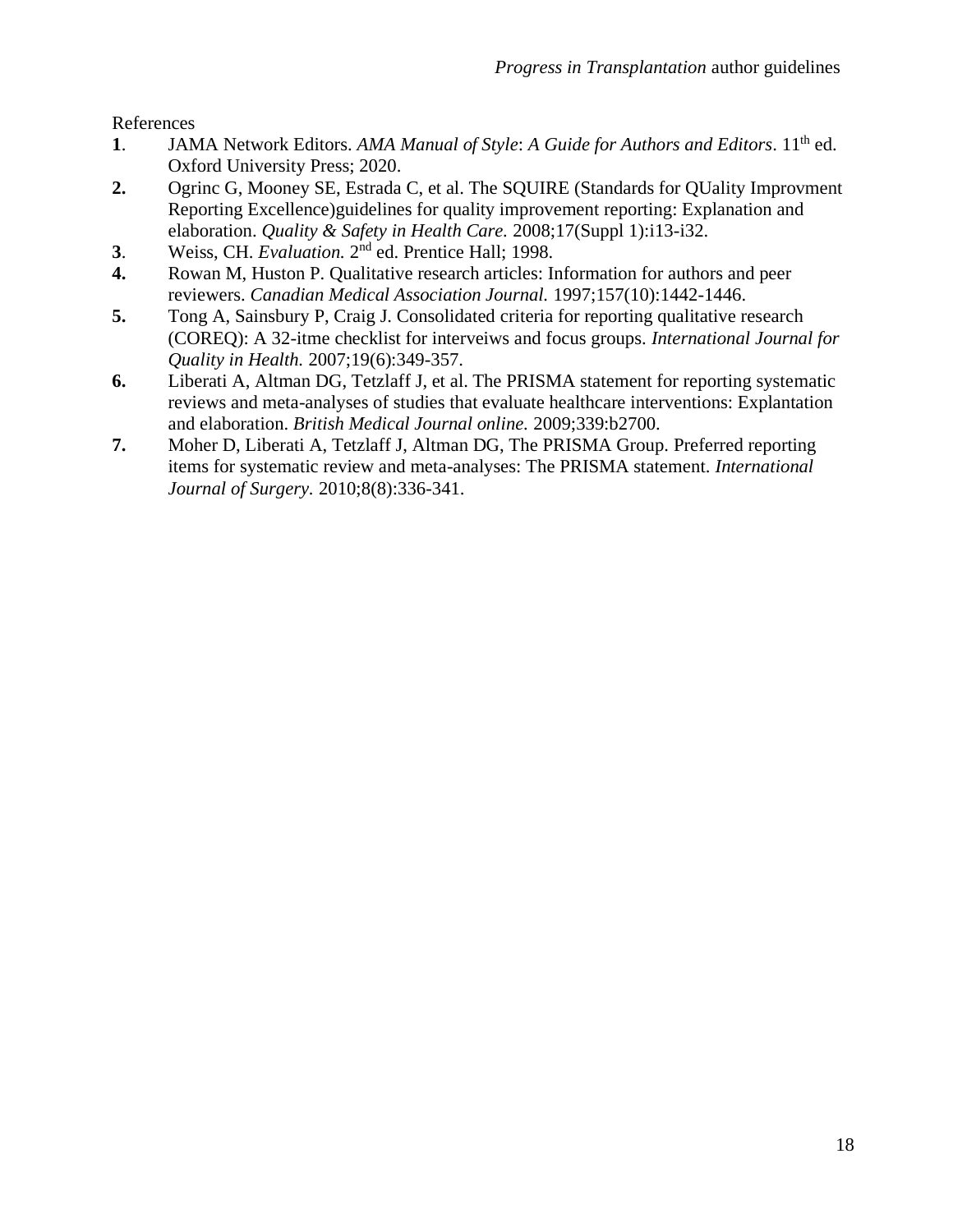# **AMA Style Guideline for Progress in Transplantation**

"The principle of good writing and good editing are the same: clarity, organization, and style". Emily Flint Atlantic Monthly 1996

The Journal uses AMA *Manual of Style: A Guide for Authors and Editors* 11<sup>th</sup> edition Oxford University Press.

Use the Journal's *Guidelines for Authors.* Included below are additional tips for using the AMA style. There are many help sheets on the internet but below are a few common tips. This is not an exhaustive guide. The editor expects each author to adhere to AMA guidelines and use additional resources to check each section (abstract, text, reference, tables, and figures) prior to submitting the manuscript.

- No colons are used in manuscript titles.
- Use Times New Roman font for body text
- Use boldface for headers
- Use italics for non-English words; however, no italics are used for words or phrases that are part of the English language. **Italics are not used for emphasis of a word.**
- Use italics for genus and species names in singular form only
- In enumerations, use italics for lowercase letters and set them in parentheses  $((a), (b), (c))$
- Avoid using colons if a sentence is continuous without them
- Hyphens and dashes are used to link words and clarify the meaning of words and phrases.
- Hyphenate combination so nouns used as unit modifiers only when they precede nouns (nurse-patient relationship)
- Hyphenate all prefixes that come before proper nouns, capitalized words, numbers, or abbreviations (post-HIV study)
- Use double quotation marks when using material from another source. If quoted material is greater than 4 lines of text, offset text in a block; reduce the font size by one (11pt), add space above and below the quoted material. Blocked quotes do not have quotation marks.
- Single or double quotation marks are not used for word emphasis.
- Use commas instead of parentheses if the material that is considered parenthetical is closely related to the rest of the text.
- Do not overuse abbreviations and acronyms, as they can confuse readers.
- Spell out abbreviations and acronyms upon first use in text, followed by the abbreviation in parentheses.
- Common abbreviations do not need to be spelled out (Dr, RN, prn)
- Use the word *the* in front of an organization unless the acronym is a pronounced word (UNOS, OSHA)
- Confidence interval can be abbreviated without expansion.
- Do not abbreviate drug names
- Do not begin sentences with numbers.
- Decimals are the only punctuation allowed in numbers
- Use a leading zero for numbers less than 1; 0.05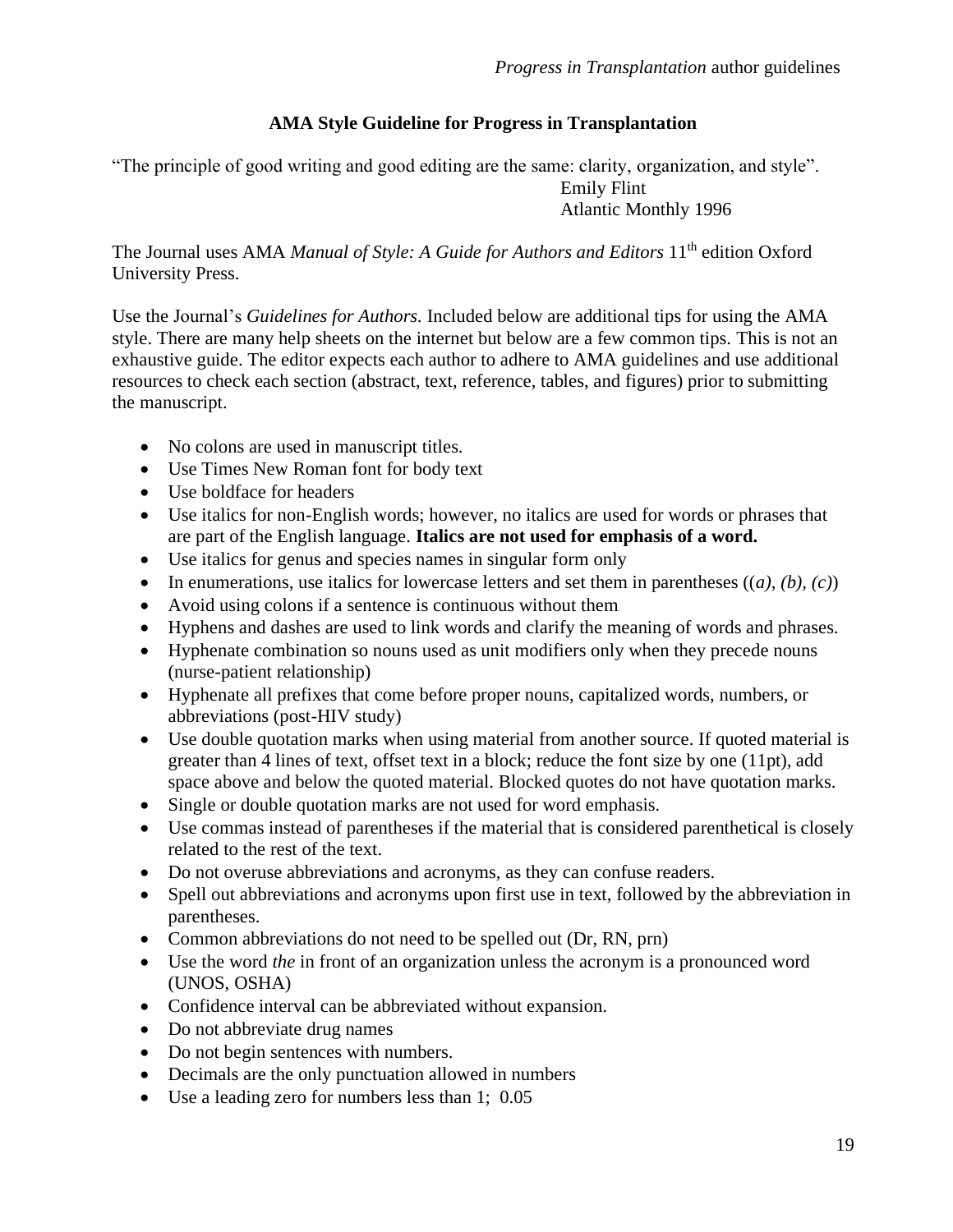- Four-digit numbers do not have a comma; 6523
- Use a space for numbers greater than four digits; 652 3000
- Transplant is a noun and a verb; He received a transplant, He transplanted the organ.
- Transplantation is a procedure; Organ transplantation is a field of medicine.
- Do not use transplantation as a verb
- Just a word about better
	- o Better is an adjective that modifies a noun; i.e. better weather
	- o Do not use it to modify a verb; i.e. better informed (wrong usage)
- The abbreviation for United States—US—may be used when it precedes the word it modifies; US mail, but spelled out in other contexts
- Canadian city names are followed by the province name. Province is never abbreviated.

Sheahan, K. *AMA Style Guide*. Boca Raton FL: Barcharts, Inc; 2015.